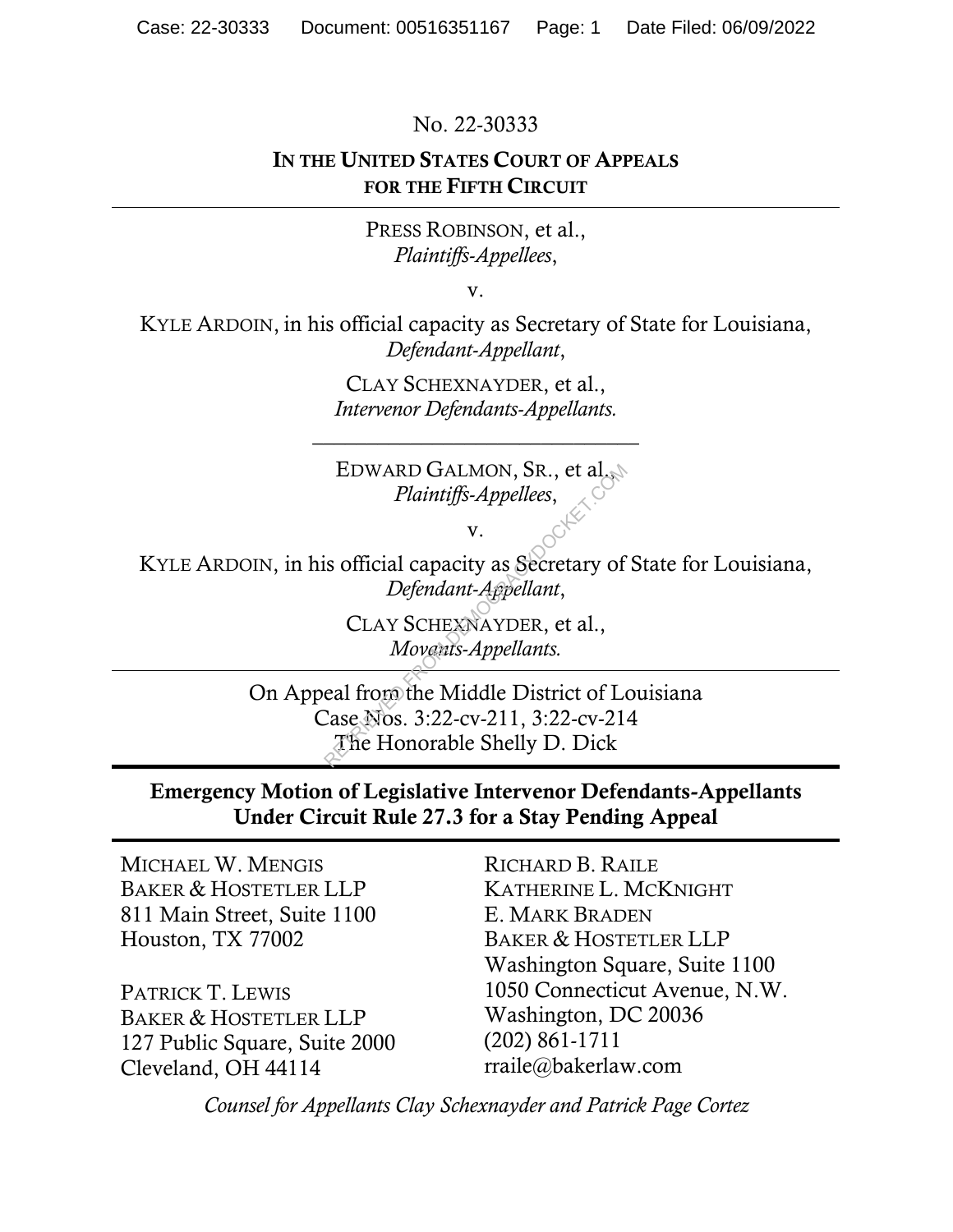[Additional Counsel for Clay Schexnayder and Patrick Page Cortez]

ERIKA DACKIN PROUTY BAKER & HOSTETLER LLP 200 Civic Center Dr., Suite 1200 Columbus, OH 43215

RENEE M. KNUDSEN BAKER & HOSTETLER LLP Washington Square, Suite 1100 1050 Connecticut Avenue, N.W. Washington, DC 20036

RETRIEVED FROM DEMOCRACYDOCKET.COM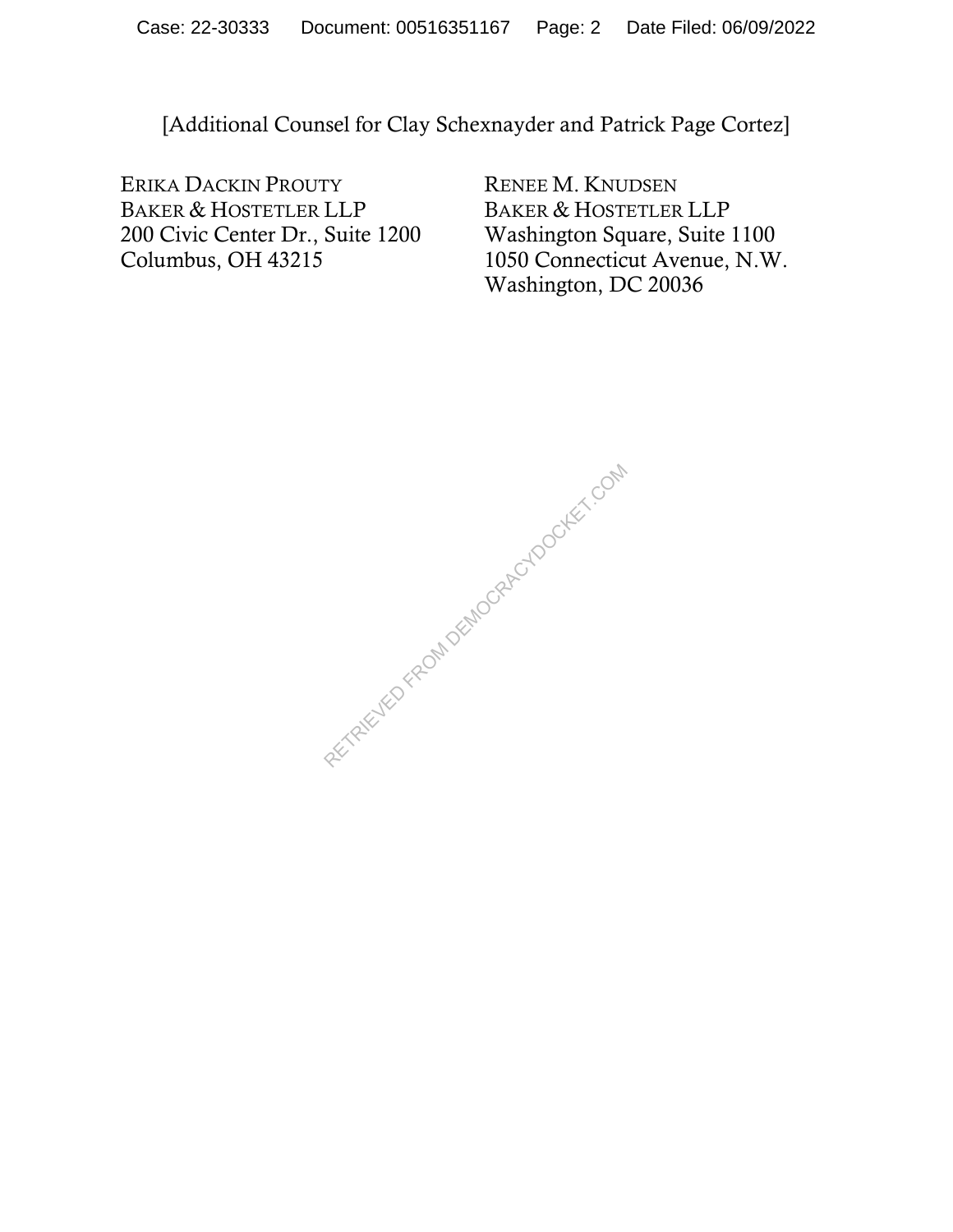#### Certificate of Interested Persons

#### *Robinson, et al. v. Ardoin, et al.*, Case No. 22-30333

Pursuant to Fifth Cir. R. 28.2.1, the undersigned counsel of record certifies that the following listed persons and entities as described in the fourth sentence of Rule 28.2.1 have an interest in the outcome of this case. These representations are made in order that the judges of this court may evaluate possible disqualifications or recusal.

Intervenor Defendants-Appellants (movants in the present motion): Clay Schexnayder and Patrick Page Cortez, in their official capacities as Speaker of the Louisiana House of Representatives and President of the Louisiana Senate, represented by Baker & Hostetler LLP attorneys Katherine L. McKnight, Richard B. Raile, E. Mark Braden, Michael W. Mengis, Patrick T. Lewis, Erika Dackin Prouty, and Renee M. Knudsen. Patrick Page Cortez, in their offici<br>
e of Representatives and Presiden<br>
ker & Hostetler LLP attorneys K<br>
ark Braden, Michael W. Mengis,<br>
nee M. Knudsen.<br>
ndant-Appellant: State of Louisia<br>
ndant-Appellant: State of Louisi

Intervenor Defendant-Appellant: State of Louisiana, by and through Attorney General Jeff Landry, represented by Louisiana's Office of the Attorney General attorneys Elizabeth Baker Murrill, Angelique Duhon Freel, Carey T. Jones, Jeffrey Michael Wale, Morgan Brungard, and Shae McPhee; and by Holtzman Vogel Josefiak Torchinsky PLLC attorneys Jason B. Torchinsky, Dallin B. Holt, and Phillip Michael Gordon.

Defendant-Appellant: Kyle Ardoin, in his official capacity as Secretary of State for Louisiana, represented by Shows, Cali & Walsh, LLP attorney John Carroll Walsh; and by Nelson Mullins Riley & Scarborough LLP attorneys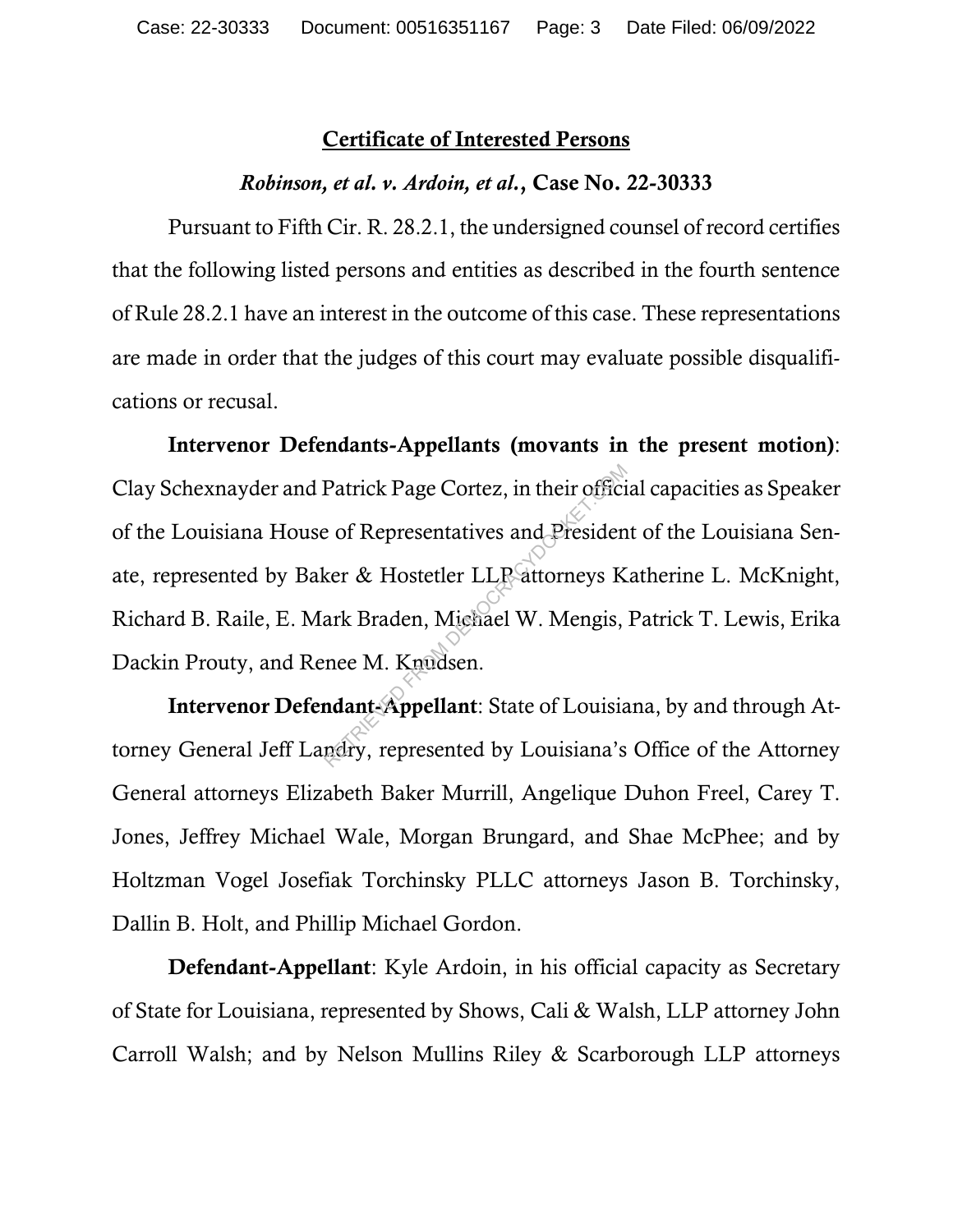Alyssa Riggins, Cassie Holt, John E. Branch, III, Phillip Strach, and Thomas A. Farr.

Plaintiffs-Appellees: Press Robinson, Edgar Cage, Dorothy Nairne, Edwin Rene Soule, Alice Washington, Clee Earnest Lowe, Davante Lewis, Martha Davis, Ambrose Sims, National for the Advancement of Colored People Louisiana State Conference (NAACP), Power Coalition for Equity and Justice, represented by Paul, Weiss, Rifkind, Wharton & Garrison LLP attorneys Adam Savitt, Amitav Chakraborty, Briana Sheridan, Daniel Sinnreich, Jonathan Hurwitz, Robert A. Atkins, Ryan Rizzuto, Yahonnes Cleary; and by the NAACP Legal Defense Fund attorneys Jared Evans, Kathryn C. Sadasivan, Leah C. Aden, Sara Sara Rohani, Stuart C. Naifeh, and Victoria Wenger; and by ACLU of Louisiana attorneys Nora Ahmed, and Stephanie Legros; and by the ACLU attorneys Samantha Osaki, Sarah E Brannon, Sophia Lin Lakin, and Tiffany Alora Thomas; and by attorneys Tracie L. Washington; and by John Nelson Adcock. RETRIEU SCHOLEN (R. 1916)<br>RETRIEVED FROM DEMOCRATIST UNITS NOTA Ahmed, and Stephanie Leg<br>Saki, Sarah E Brannon, Sophia I<br>Tractocket Brannon, Sophia I<br>Tractocket and Stephanie Leg<br>Retrieved Tractic L. Washington

Plaintiffs-Appellees: Edward Galmon, Sr., Ciara Hart, Norris Henderson, and Tramelle Howard, represented by Elias Law Group LLP attorneys Abha Khanna, Jacob D Shelly, Jonathan Patrick Hawley, Lalitha D. Madduri, and Olivia Sedwick; and by Walters Papillion Thomas Cullens, LLC attorneys Jennifer Wise Moroux, Darrel James Papillion, and Renee' Chabert Crasto.

Movant: Vincent Pierre (Chairman of LLBC), represented by Arthur Ray Thomas of Arthur Thomas & Associates and Ernest L. Johnson, I.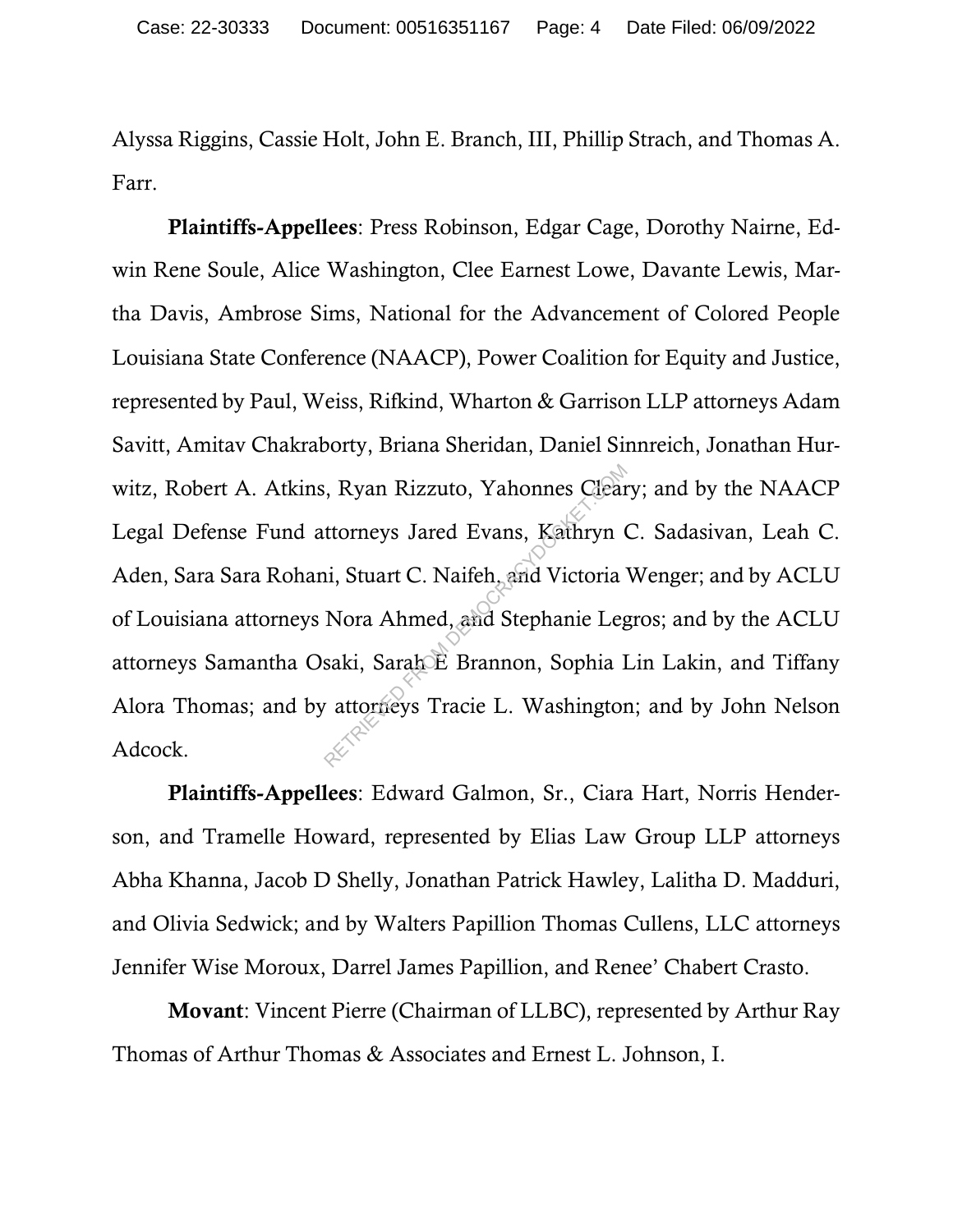Movant: Louisiana Legislative Black Caucus (LLBC), represented by Stephen M. Irving of Steve Irving LLC and Ernest L. Johnson, I.

Amici: Michael Mislove, Lisa J. Fauci, Robert Lipton, and Nicholas Mattei, represented by Jenner & Block LLP attorneys Alex S. Trepp, Andrew J. Plague, Jessica Ring Amunson, Keri L. Holleb Hotaling, and Sam Hirsch, and Barrasso Usdin Kupperman Freeman & Sarver, LLC attorneys Judy Y. Barrasso and Viviana Helen Aldous.

Dated: June 9, 2022 */s/ Richard B. Raile*

RICHARD B. RAILE

*Attorney of Record for Appellants Clay Schexnayder and Patrick Page Cortez*   $\frac{1}{s}$  RICHARD B. RA<br>RICHARD B. RA<br>Attorney of Recor<br>Schexnayder and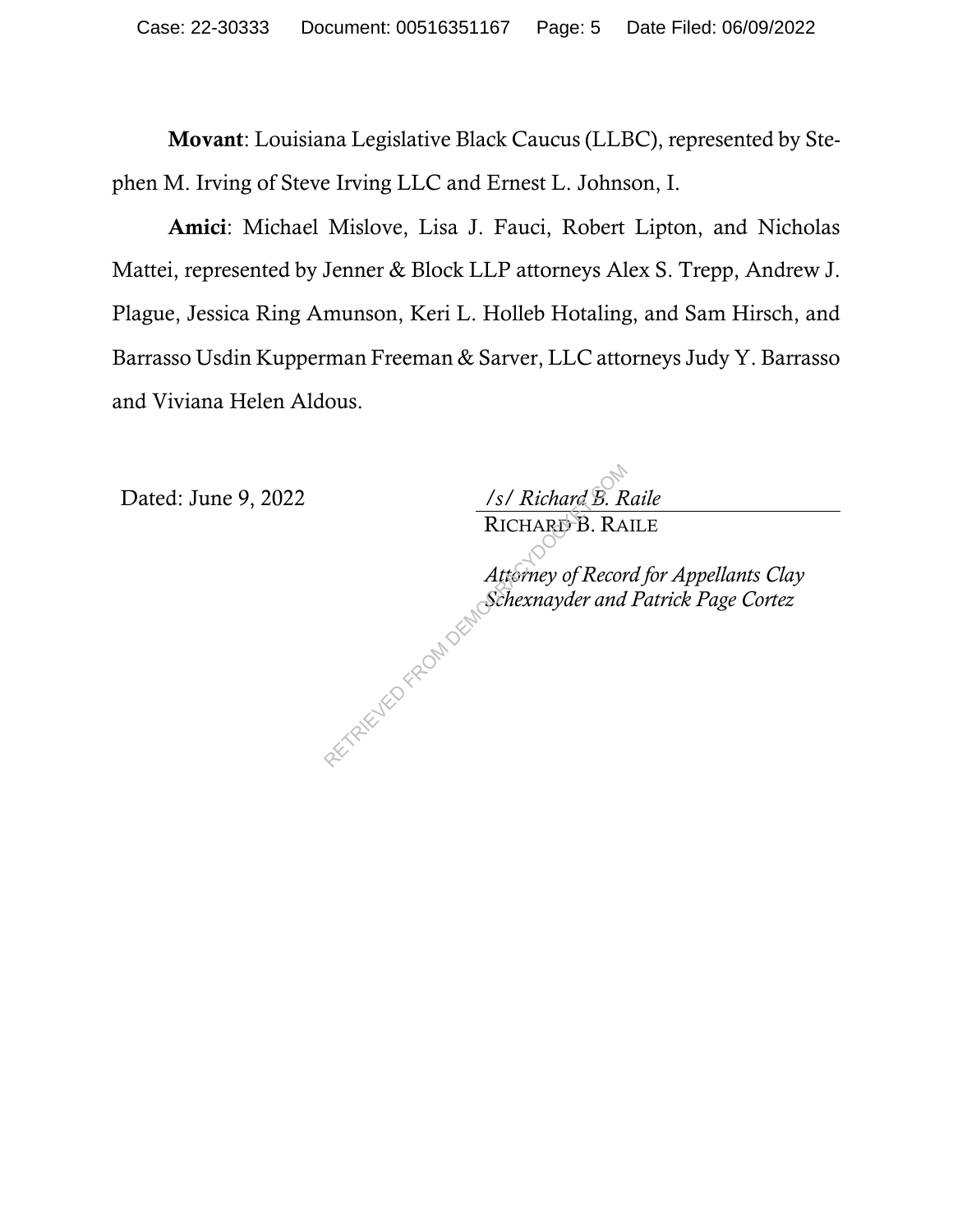# **Table of Contents**

REFIT REFUELD FROM DEMOCRAPION AFT. COM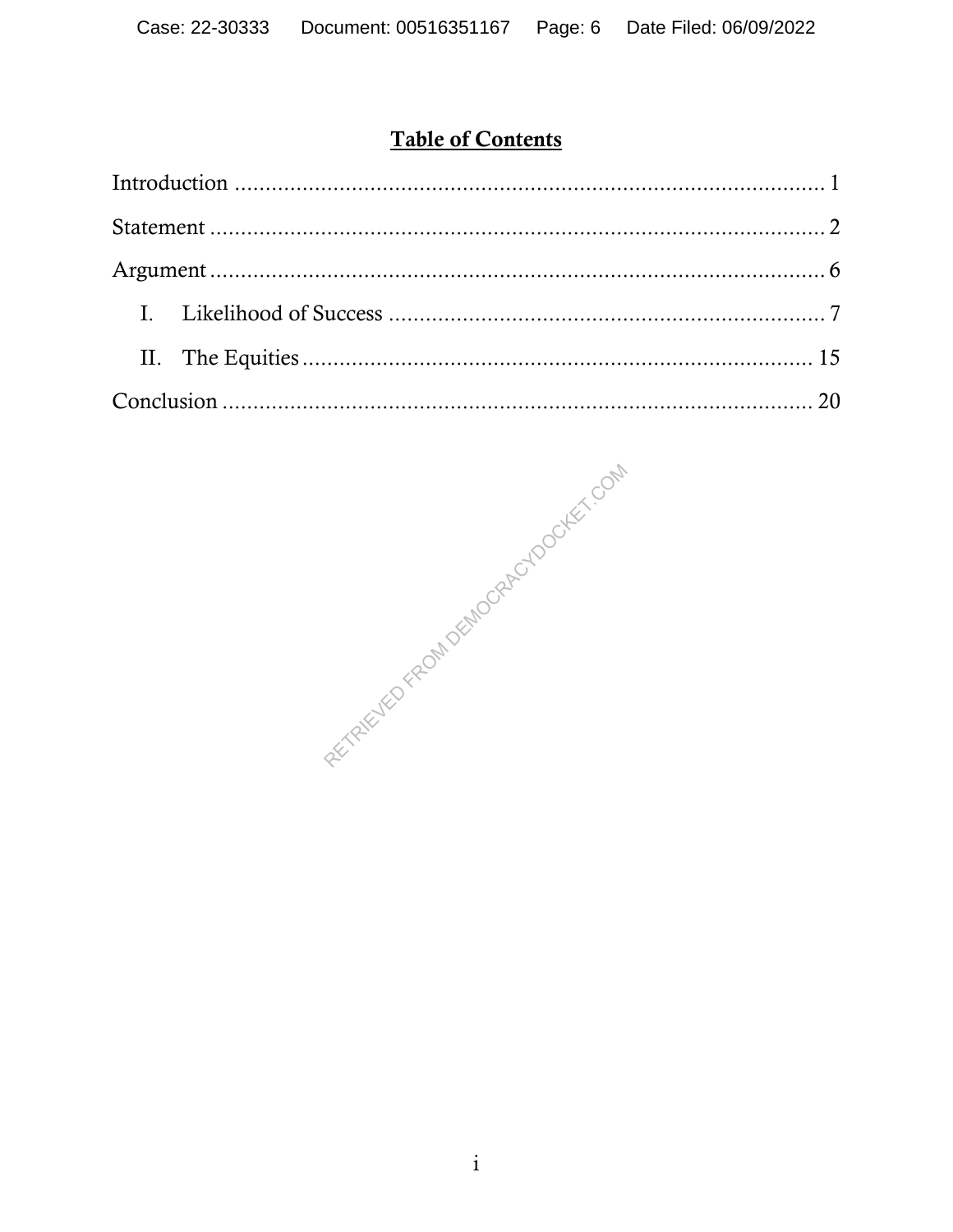# Table of Authorities

Cases

| Abbott v. Perez,                                     |  |
|------------------------------------------------------|--|
| Abrams v. Johnson,                                   |  |
| Alabama Legislative Black Caucus v. Alabama,         |  |
| Ark. State Conf. NAACP v. Ark. Bd. of Apportionment, |  |
| Bartlett v. Strickland,                              |  |
| Bethune-Hill v. Va. State Bd. of Elections,          |  |
| $\frac{13}{517}$ U.S. 952 (1996).<br>Bush v. Vera,   |  |
| Campaign for S. Equal. v. Bryant,                    |  |
| Chisom v. Roemer,                                    |  |
| Clark v. Calhoun Cnty.,                              |  |
| Cooper v. Harris,                                    |  |
| Covington v. North Carolina,                         |  |
| Covington v. North Carolina,                         |  |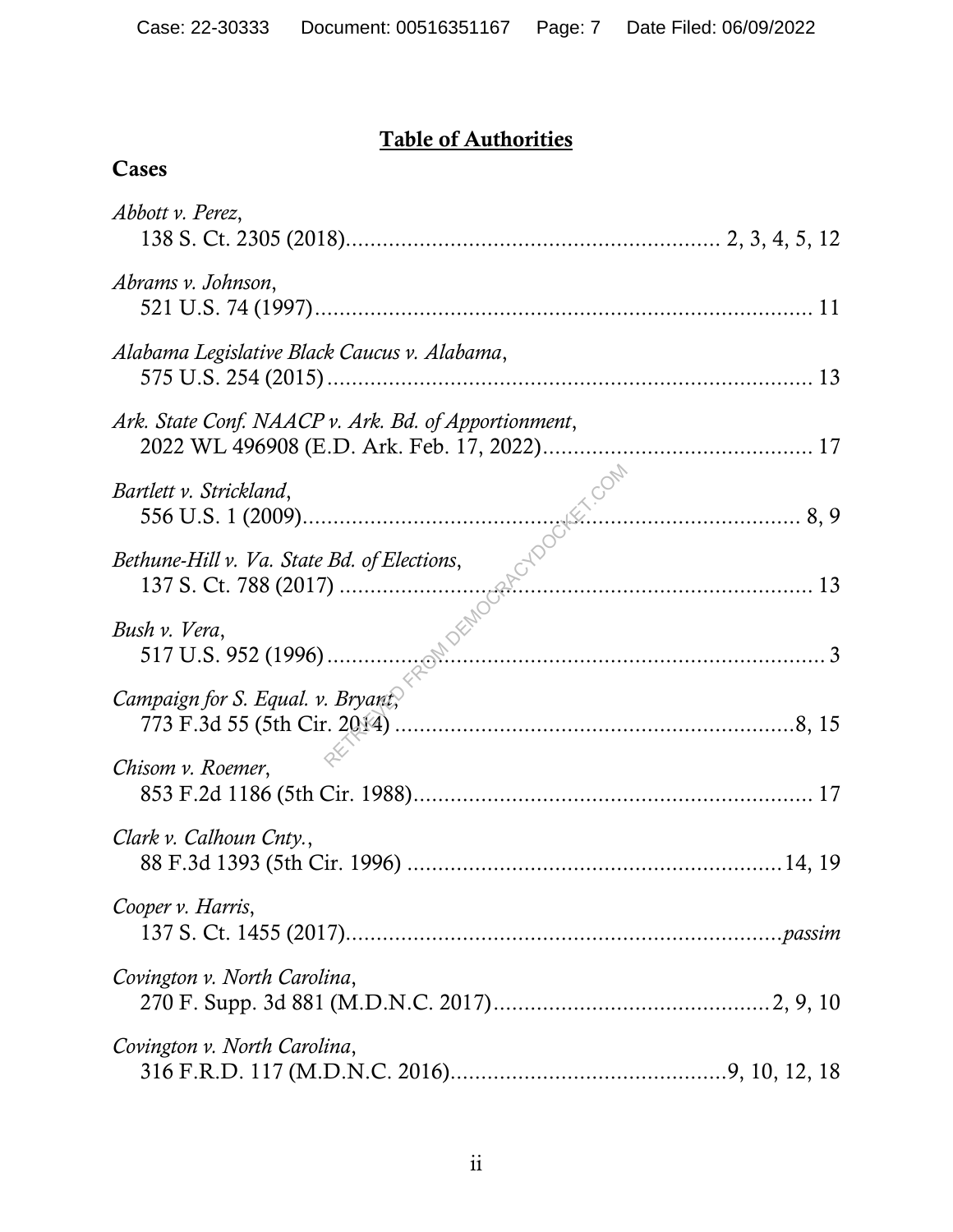| Doll v. City of New Orleans,<br>18                      |
|---------------------------------------------------------|
| Foster v. Love,                                         |
| Georgia v. Ashcroft,                                    |
| Gonzalez v. City of Aurora,                             |
| Growe v. Emison,                                        |
| Hays v. Louisiana,<br>839 F. Supp. 1188 (W.D. La. 1993) |
| Hays v. Louisiana,                                      |
| Hays v. Louisiana,<br>936 F. Supp. 360 (W.D. La. 1996). |
| In re Abbott,                                           |
| Jones v. City of Lubbock, $\leq$                        |
| Karcher v. Daggett,                                     |
| Karcher v. Daggett,                                     |
| League of United Latin American Citizens v. Perry,      |
| Louisiana v. Biden,                                     |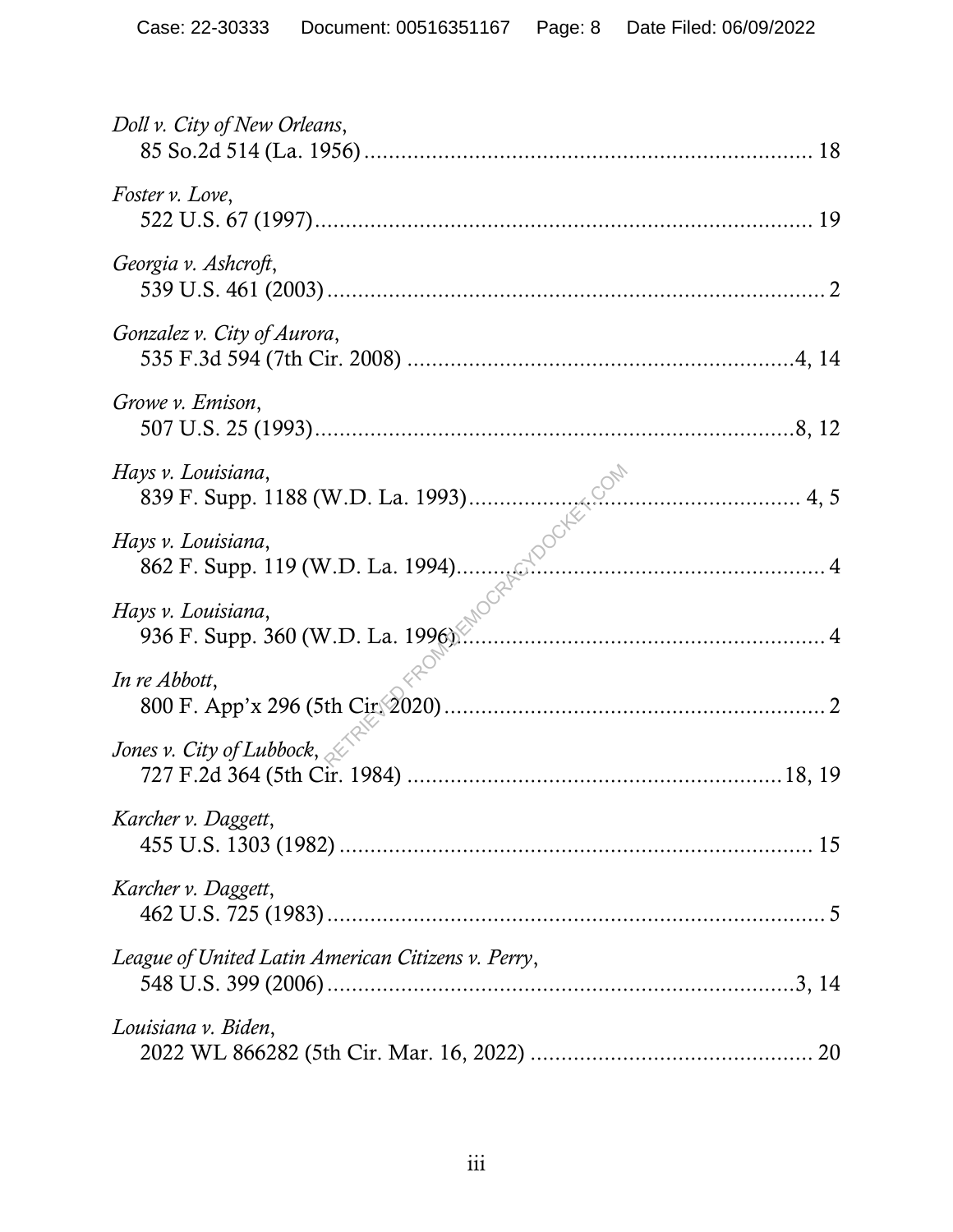| LULAC, Council No. 4434 v. Clements,                                                                                                                                                                                                                          |
|---------------------------------------------------------------------------------------------------------------------------------------------------------------------------------------------------------------------------------------------------------------|
| McConchie v. Scholz,                                                                                                                                                                                                                                          |
| Merrill v. Milligan,                                                                                                                                                                                                                                          |
| Miller v. Johnson,                                                                                                                                                                                                                                            |
| NFIB v. Dep't of Lab., Occupational Safety & Health Admin.,                                                                                                                                                                                                   |
| Nken v. Holder,                                                                                                                                                                                                                                               |
| North Carolina v. Covington,                                                                                                                                                                                                                                  |
| Purcell v. Gonzalez,                                                                                                                                                                                                                                          |
| Example 1. The U.S. 418 (2009)<br>137 S. Ct. 2211 (2017)<br>137 S. Ct. 2211 (2017)<br>10<br>16<br>16<br>16<br>17 S. Ct. 2006)<br>16<br>16<br>17 S. Albritton,<br>16<br>18 New v. Albritton,<br>18 S. T. 385 F.3d 591 (5th Cir. 2004)<br>Sensley v. Albritton, |
| Shaw v. Hunt,                                                                                                                                                                                                                                                 |
| Shaw v. Reno,                                                                                                                                                                                                                                                 |
| Singleton v. Merrill,                                                                                                                                                                                                                                         |
| Sw. Voter Registration Educ. Project v. Shelley,                                                                                                                                                                                                              |
| Terrebonne Par. Branch NAACP v. Edwards,                                                                                                                                                                                                                      |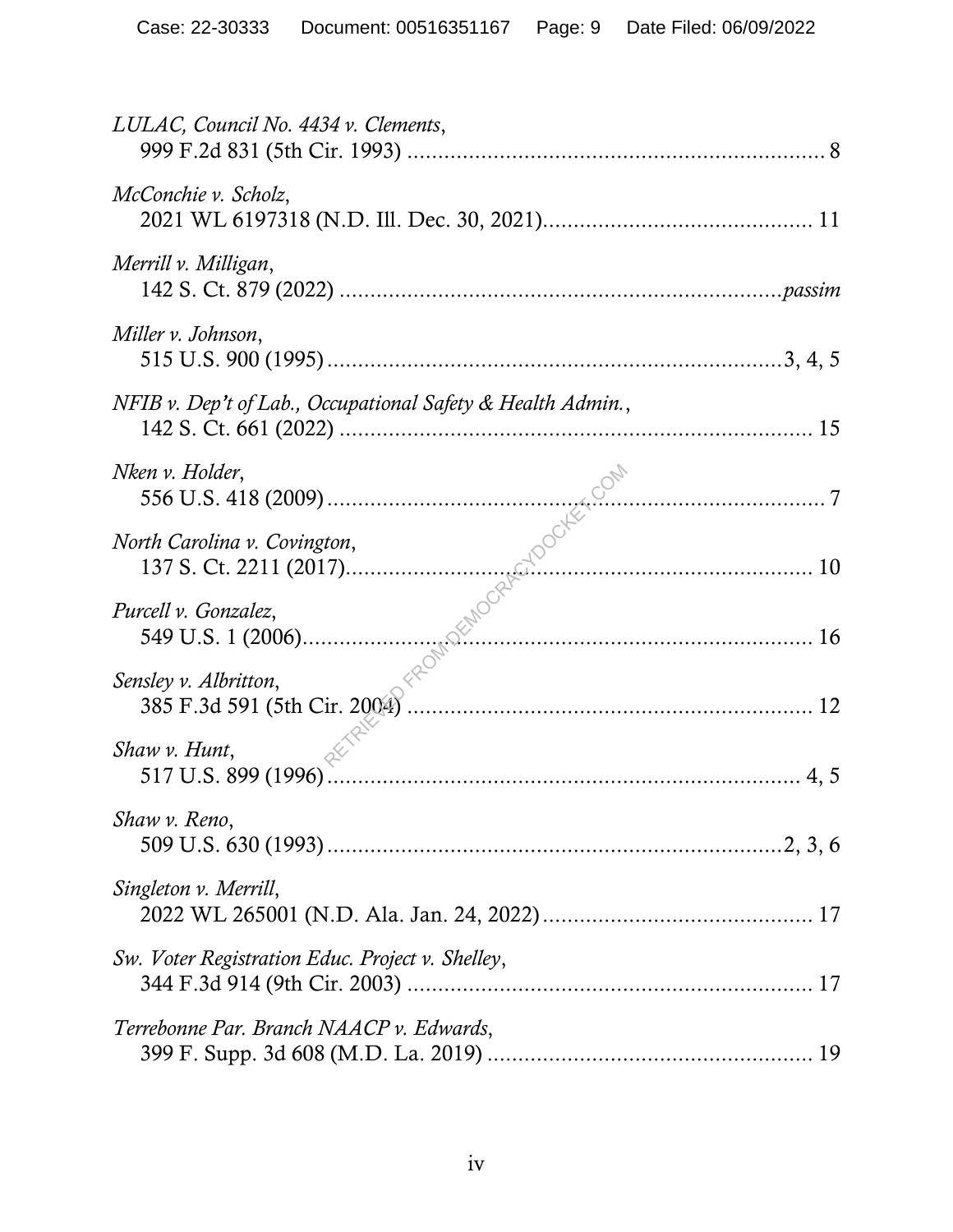| Tex. Democratic Party v. Abbott,           |  |
|--------------------------------------------|--|
| Thornburg v. Gingles,                      |  |
| United States v. Baylor Univ. Med. Ctr.,   |  |
| United States v. Brown,                    |  |
| Univ. of Tex. v. Camenisch,                |  |
| Veasey v. Perry,                           |  |
| Voinovich v. Quilter,                      |  |
| Wis. Legislature v. Wis. Elections Comm'n, |  |
| Wise v. Lipscomb,                          |  |
| <b>Constitutional Provisions</b>           |  |

|--|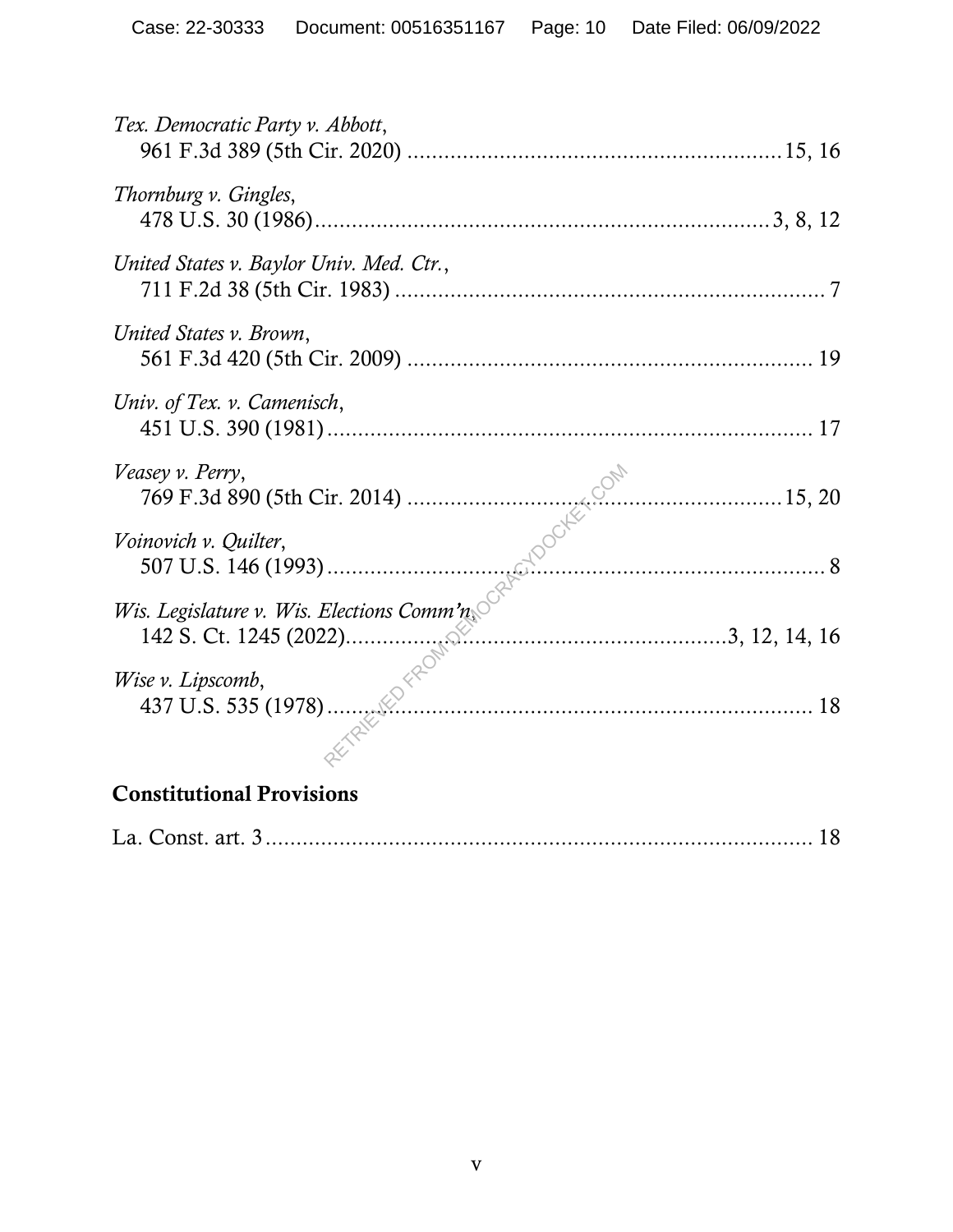#### INTRODUCTION

This Court rarely will encounter a redistricting case as consequential as this or a district-court order as imprudent as the one presented for review. For three decades, Louisiana conducted congressional elections under redistricting plans with one majority-Black district, because a federal court invalidated plans containing two as racial gerrymanders. After the State Legislature adopted a new plan in March 2022 maintaining that status quo, two sets of challengers (Plaintiffs) sued and demanded a new plan with two majority-Black districts as *temporary* relief for the 2022 elections. The district court conducted a hearing and then took no action for 24 days. During that time, the Legislature continued and ultimately concluded its spring legislative session, and the State continued to implement the enacted plan. On June 6, the court provisionally enjoined the enacted plan, stayed and extended the candidate nominating-petition deadline, and gave the Legislature 14 days to enact a new plan with two majority-Black districts. That is a practical impossibility. 2022 elections. The district court court court court can all plan. On June 6, the court pro<br>nd extended the candidate nominal extended the candidate nominal extended the candidate nominal re 14 days to enact a new plan whi

This Court should stay the injunction pending appeal. When a three-judge court in Alabama issued a materially identical injunction (commanding two majority-Black districts rather than one) on a materially identical time frame (fourand-a-half months before an election), the Supreme Court stayed that order. *Merrill v. Milligan*, 142 S. Ct. 879 (2022). A stay is warranted here, as in *Merrill*, based on equitable factors governing election cases, and because this appeal is likely to succeed. To obtain a second majority-Black district, Plaintiffs were required to establish three elements called the "*Gingles*" preconditions. But they have no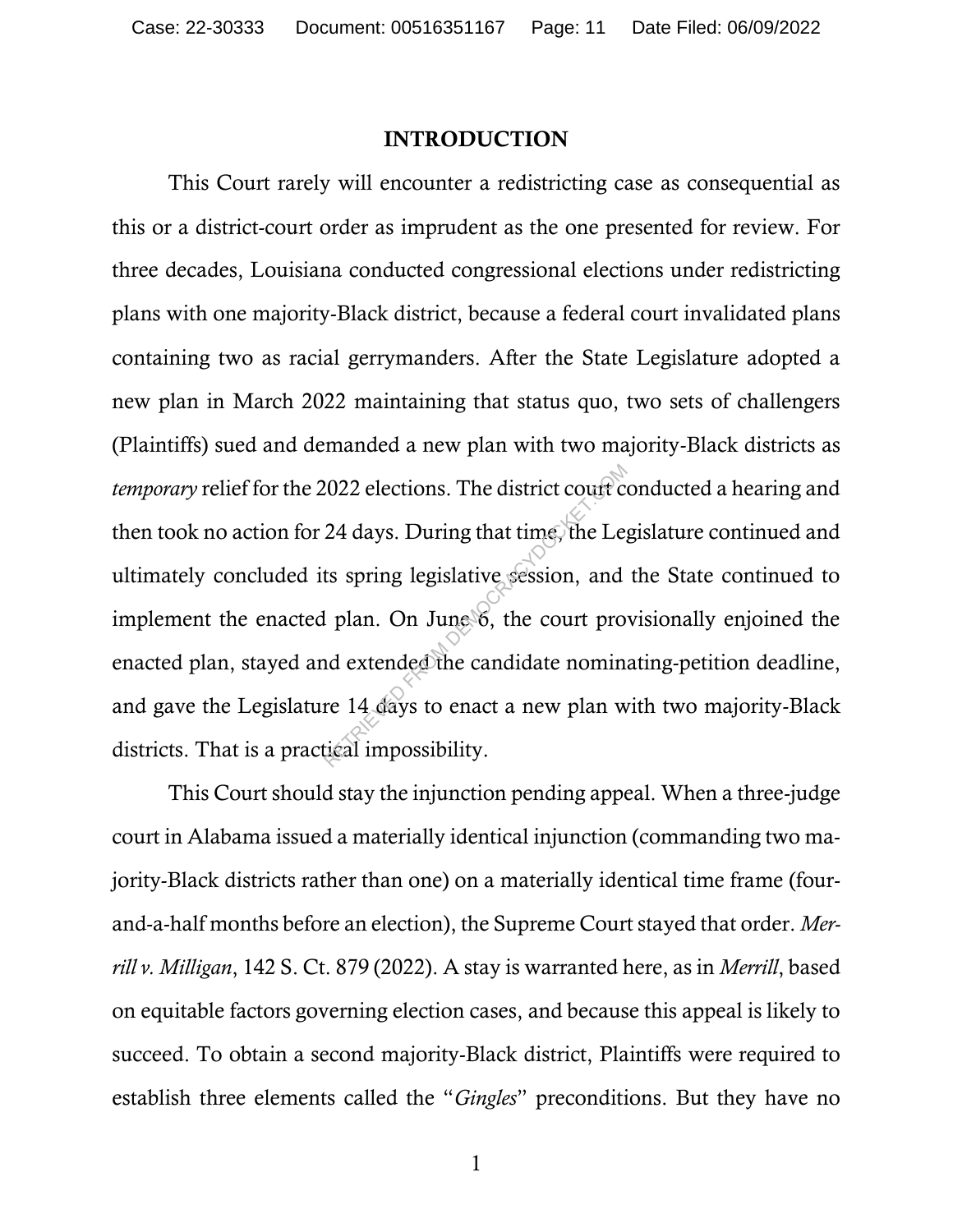prospect of establishing at least the third of those, because their experts admitted their own analyses show its predicates do not exist. Indeed, the district court made the same error that resulted last decade in "the most extensive unconstitutional racial gerrymander ever encountered by a federal court." *Covington v. North Carolina*, 270 F. Supp. 3d 881, 892 (M.D.N.C. 2017). To conduct the 2022 election with two majority-Black districts would risk a widespread equal-protection violation.

Time is of the essence. The Legislature must convene an extraordinary session beginning June 15, at significant public expense. To be fully effective, relief from this Court must issue by noon, Tuesday, June 14, 2022, and undersigned counsel certifies that this motion qualifies for emergency treatment pursuant to Fifth Circuit Rule 27.3. The Court should, first, issue an administrative stay pending briefing on this motion, which is a "routine practice" in this Circuit. *In re Abbott*, 800 F. App'x 296, 298 (5th Cir. 2020). It should, second, stay the injunction pending appeal, just as the Supreme Court did in *Merrill*. 15, at significant public expense<br>
nust issue by **noon, Tuesday, Jun**<br>
that this motion qualifies for em<br>
ule 27.3. The Court should, first,<br>
in this motion, which is a "routir<br>
App 296, 298 (5th Cir. 2020).<br>
appeal, just

#### STATEMENT

1. After each decennial census, "[s]tates must redistrict to account for any changes or shifts in population." *Georgia v. Ashcroft*, 539 U.S. 461, 489 n.2 (2003). "Redistricting is never easy." *Abbott v. Perez*, 138 S. Ct. 2305, 2314 (2018). This is, in part, because "federal law restrict[s] the use of race in making districting decisions." *Id.* "The Equal Protection Clause forbids 'racial gerrymandering,' that is, intentionally assigning citizens to a district on the basis of race without sufficient justification." *Id.* (citing *Shaw v. Reno*, 509 U.S. 630, 641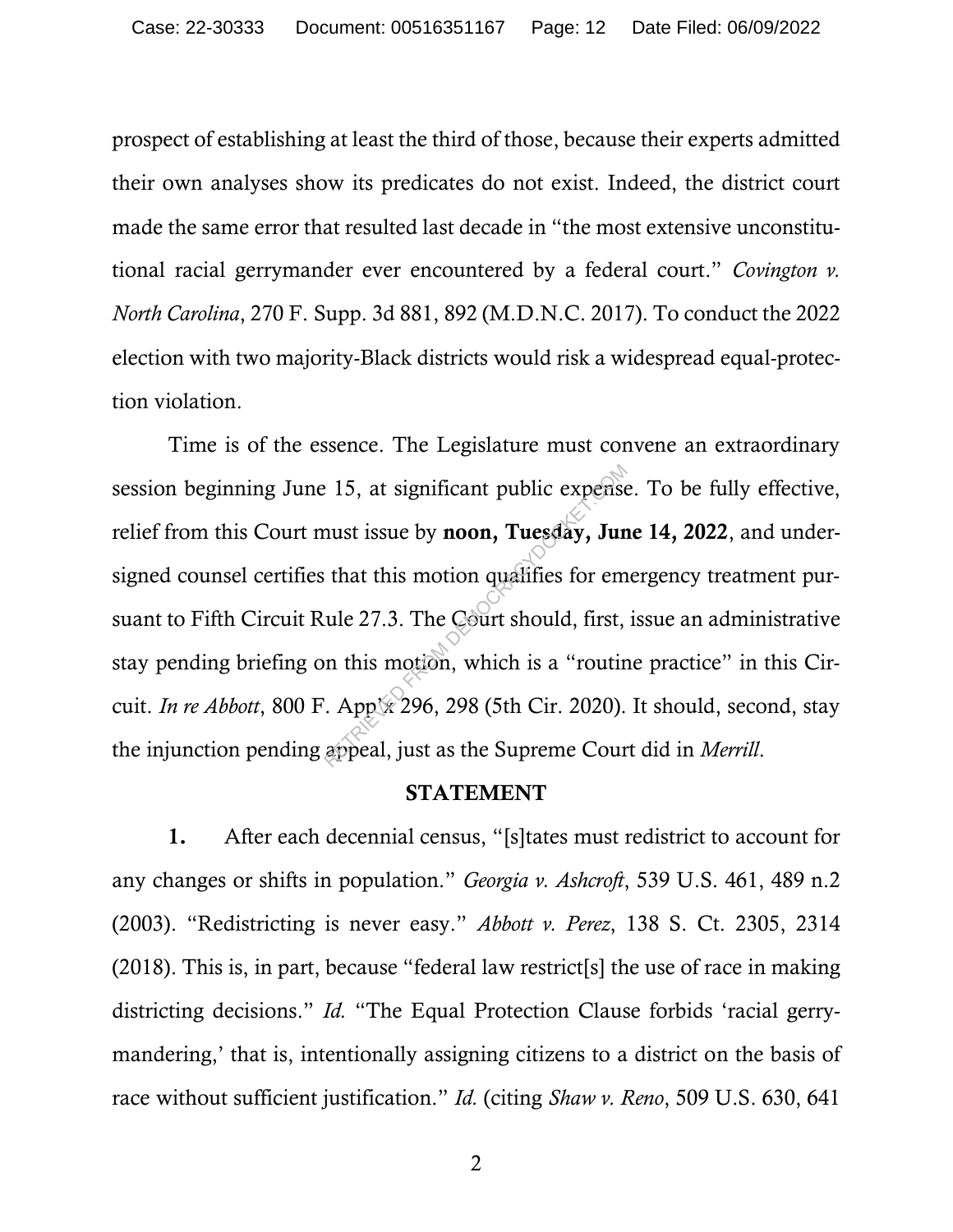(1993) (*Shaw I*)). Districting maps that "sort voters on the basis of race 'are by their very nature odious.'" *Wis. Legislature v. Wis. Elections Comm'n*, 142 S. Ct. 1245, 1248 (2022) (quoting *Shaw I*, 509 U.S. at 643). As a result, purposefully creating a new majority-minority district is presumptively unconstitutional. *See Cooper v. Harris*, 137 S. Ct. 1455, 1468-69 (2017).

On the other hand, "[a] State violates  $\S 2$ " of the Voting Rights Act (VRA) "if its districting plan provides 'less opportunity' for racial minorities 'to elect representatives of their choice.'" *Abbott*, 138 S. Ct. at 2315 (quoting *League of United Latin American Citizens v. Perry*, 548 U.S. 399, 425 (2006) (*LULAC*)). The Supreme Court has "interpreted this standard to mean that, under certain circumstances, States must draw 'opportunity' districts in which minority groups form 'effective majorit[ies].'" *Id.* (citation omitted). Citizens v. Perry, 548 U.S. 399, 425<br>
iterpreted this standard to mean<br>
st draw 'opportunity districts in<br>
ies].'" Id. (citation omitted).<br>
se "'competing hazards of liability<br>
ever held—that "compliance wit

In the face of these "'competing hazards of liability,'" the Supreme Court has "assumed"—but never held—that "compliance with the VRA may justify the consideration of race in a way that would not otherwise be allowed." *Id.* (quoting *Bush v. Vera*, 517 U.S. 952, 977 (1996) (plurality opinion)). Satisfying the "strictest scrutiny" is not easy. *Miller v. Johnson*, 515 U.S. 900, 915 (1995). The state must establish the three "*Gingles*" preconditions: that (1) the relevant minority group is "'sufficiently large and geographically compact to constitute a majority' in some reasonably configured legislative district"; (2) the group is "politically cohesive"; and (3) the "district's white majority…'vote[s] sufficiently as a bloc' to usually 'defeat the minority's preferred candidate.'" *Cooper*, 137 S. Ct. at 1470 (quoting *Thornburg v. Gingles*, 478 U.S. 30, 50-51 (1986)).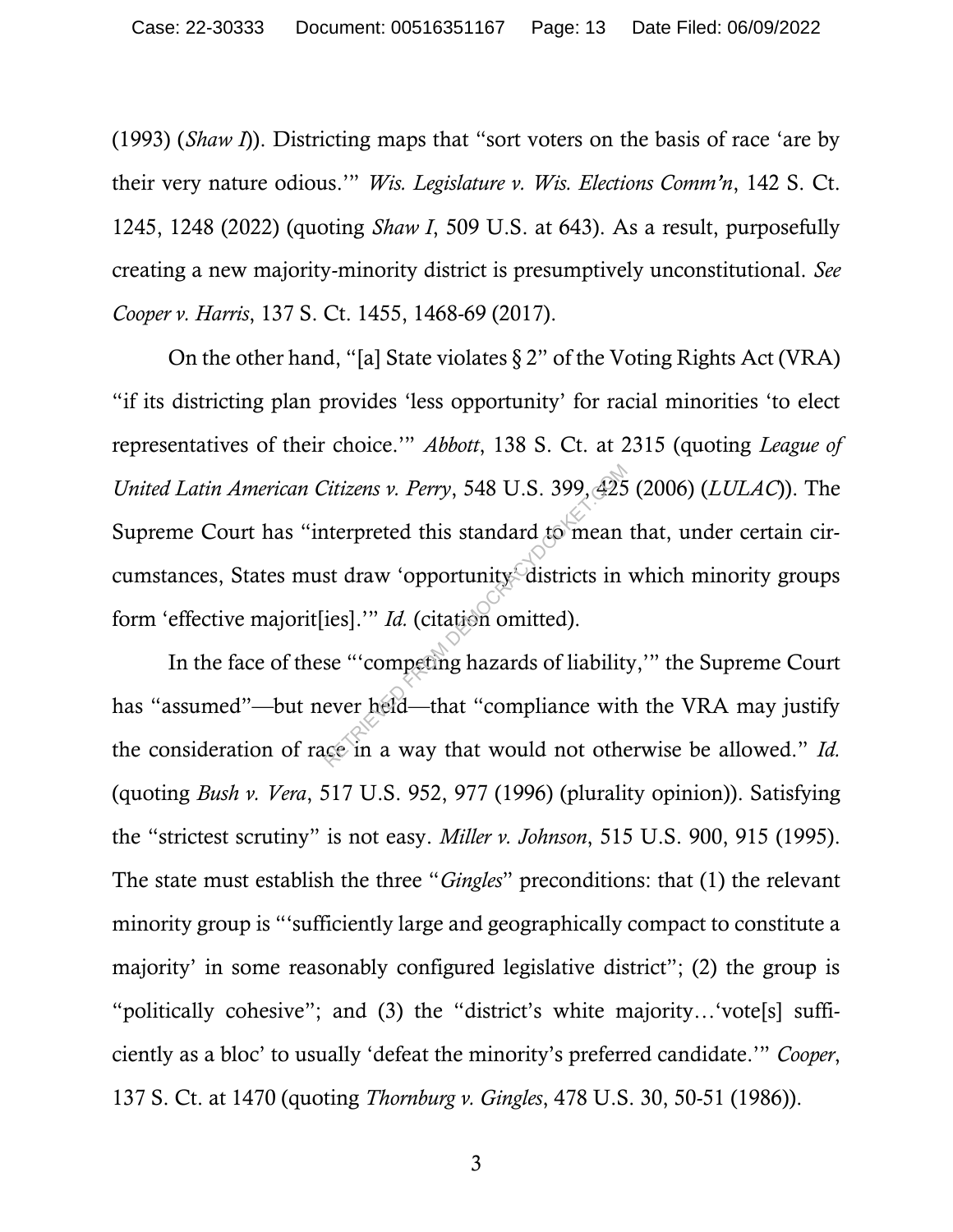It is insufficient that advocacy groups "want[] a State to create" a majority-minority district, *Abbott*, 138 S. Ct. at 2334, or that a government actor demands this, *Miller*, 515 U.S. at 922; *Shaw v. Hunt*, 517 U.S. 899, 911-12 (1996) (*Shaw II*). The Supreme Court has forbidden states from maximizing the number of majority-minority districts. *Shaw II*, 517 U.S. at 913. "Nor is proportional representation the benchmark." *Gonzalez v. City of Aurora*, 535 F.3d 594, 598 (7th Cir. 2008). No defendant has successfully invoked Section 2 in the Supreme Court as a racial-gerrymandering defense.

Louisiana is no exception. After the 1990 census, the Louisiana Legislature twice enacted congressional plans with two majority-minority districts; both were invalidated under the Constitution. *Hays v. Louisiana*, 839 F. Supp. 1188, 1191 (W.D. La. 1993) (*Hays I*); *Hays v. Louisiana*, 936 F. Supp. 360, 368 (W.D. La. 1996) (*Hays IV*). The three-judge court imposed a remedial plan with one majority-Black district anchored in Orleans Parish (CD2). *Hays IV*, 936 F. Supp. at 372. exception. After the 1990 census,<br>ressional plans with two majority<br>the Constitution. Hays v. Louisia<br>(Hays I); Hays v. Louisiana, 936 F.<br>he three-judge court imposed a r<br>anchored in Orleans Parish (CD2)

2. In the 2000s and 2010s, the Legislature carried that concept forward, maintaining CD2 as a majority-Black district but declining to create more. The U.S. Department of Justice precleared these plans under VRA Section 5. Black population has not materially grown as a matter of proportion; as in 1994, it has been "approximately 30%" of the voting-age population, *Hays v. Louisiana*, 862 F. Supp. 119, 124 n.4 (W.D. La. 1994) (*Hays II*); Dist.Ct.Dkt.162-4, at 220:8-14. Meanwhile, after the 2010 census, Louisiana lost a congressional district, going from seven to six.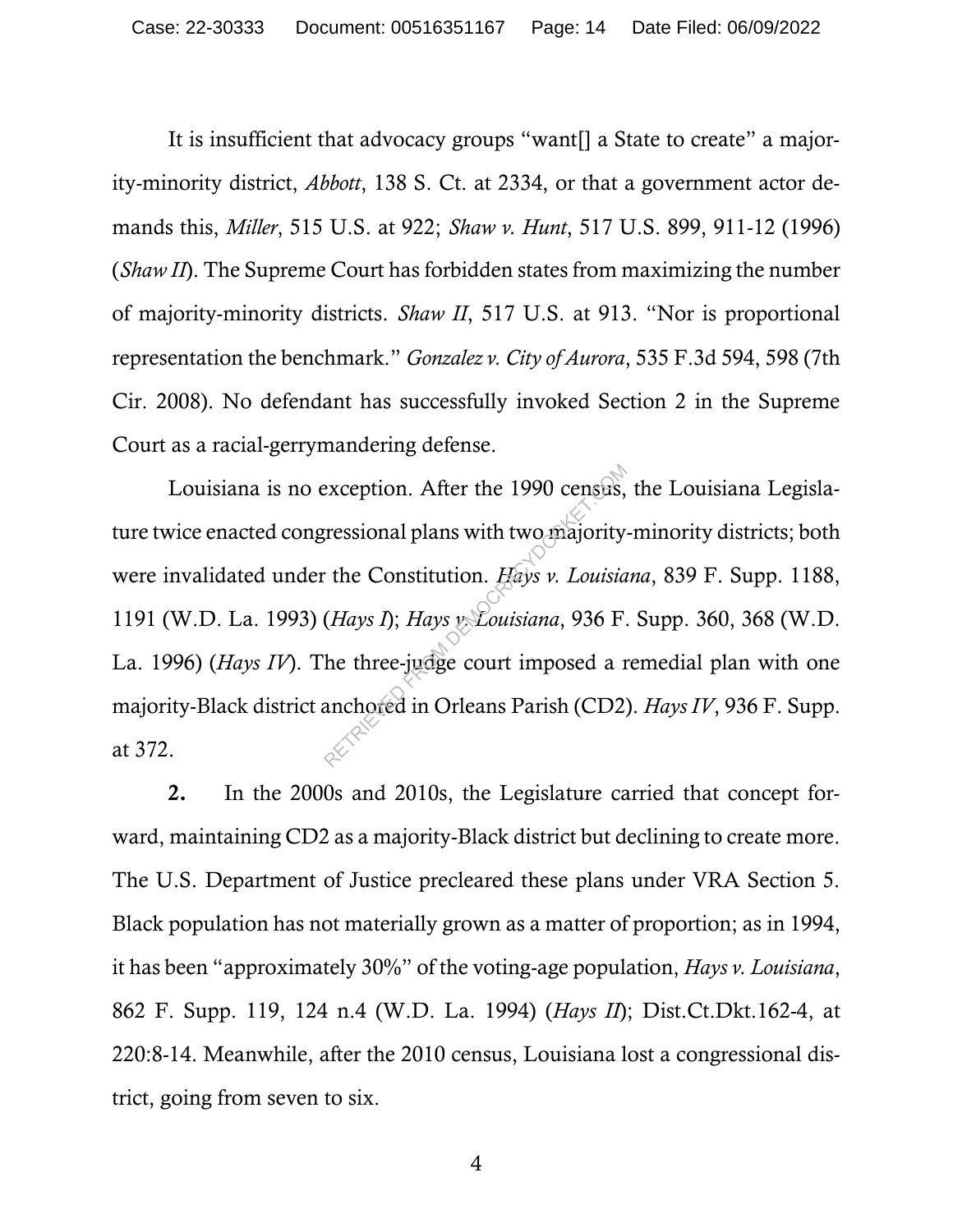In the 2020 apportionment, Louisiana retained six districts. But population shifts necessitated redistricting to "achieve population equality 'as nearly as is practicable.'" *Karcher v. Daggett*, 462 U.S. 725, 730 (1983) (citation omitted). The Legislature enacted a plan that preserved "the traditional boundaries as best as possible" and "keeps the status quo." Dist.Ct.Dkt.169-212, at 12:13-17, 6:19- 7:4. On average, the plan maintains more than 96% of constituents per district in the same district as before. Dist.Ct.Dkt.162-4, at 212:24-213:6. Like prior plans, CD2 remained a majority-Black district, which Plaintiffs' expert called a "carbon copy" of last decade's rendition. Dist.Ct.Dkt.160-1, at 88:17-20. Plaintiffs do not allege any district in the enacted plan was drawn with predominantly racial intent. Dist.Ct.Dkt.137.

3. The Legislature faced "demands" to engage in race-based redistricting. *See Abbott*, 138 S. Ct. at 2334. Some public commenters and legislators contended that, "[b]ecause over  $\sqrt[1]{3}$  of Louisiana's population is minority...at least 2 of the 6 districts should have a fair chance of electing a member of a minority." Dist.Ct.Dkt.1, ¶48. The Governor, too, called for an additional "minority" district. Dist.Ct.Dkt.52, at 3; *compare Hays I*, 839 F. Supp. at 1196 n.1; *Miller*, 515 U.S. at 917-18; *see also Shaw II*, 517 U.S. at 902-03. No one advocating this presented "a strong basis in evidence to conclude that § 2 demands such race-based steps." *Cooper*, 137 S. Ct. at 1471. Plaintiffs refused to provide statistical studies of voting patterns they alleged they conducted. Dist.Ct.Dkt.169-187, at 135:21- 137:5, 141:2-14; Dist.Ct.Dkt.169-195, at 22:11-23:15. lecade's rendition. Dist.Ct.Dkt.16<br>istrict in the enacted plan was dra<br>kt.137.<br>ature faced "demands" to engage<br>Ct. at 2334. Some public comment<br>over 173 of Louisiana's population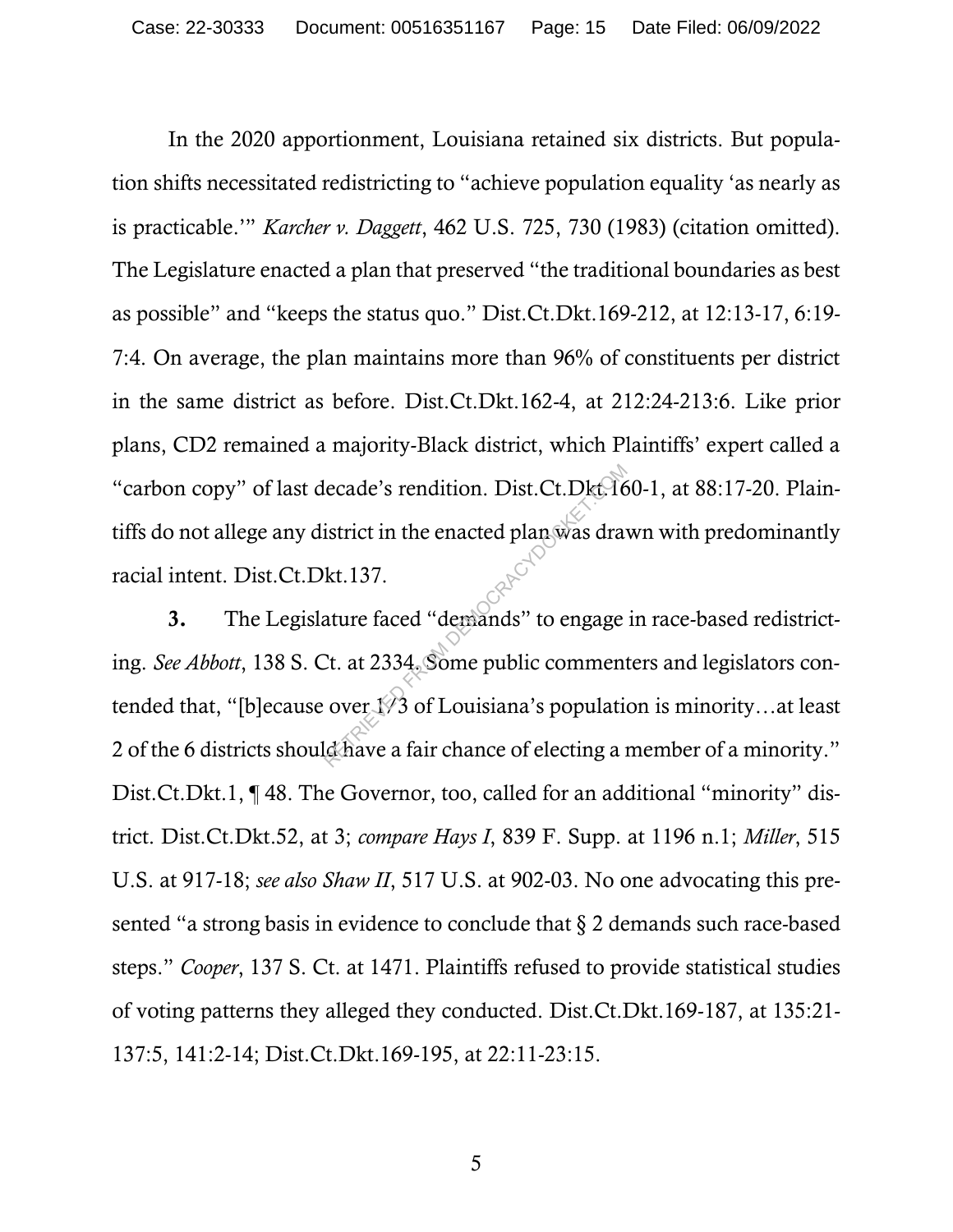The Legislature resisted these calls "to segregate the races for purposes of voting." *Shaw I*, 509 U.S. at 642. It ultimately enacted the above-described plan. The Governor vetoed both bills for failing to achieve his predetermined racial target. The Legislature overrode the veto on March 30, 2022.

4. Two sets of Plaintiffs filed suit against the Louisiana Secretary of State under VRA Section 2, and the cases were consolidated. The Attorney General, on behalf of the State, and the President of the Louisiana Senate and Speaker of the House of Representatives (the Legislative Appellants and Movants here) intervened. Plaintiffs moved for a preliminary injunction, requesting a new redistricting plan as temporary relief.

The district court conducted a hearing and then took no action for 24 days. On June 6, it issued a preliminary injunction that "ORDERS the Louisiana Legislature to enact a remedial plan" which "includes an additional majority-Black congressional district." Ex.  $A^{\mathcal{A}}$ "Op.") 2. The court afforded the Legislature 14 days to do so. The court also moved the candidate nominating-petition deadline from June 22 to July 8. Op. 3. The same day, the three sets of defendants (Appellants) appealed, Ex. B, and moved the district court for a stay, which was denied on June 9, Ex. C. Plaintiffs moved for a preliminary<br>
as temporary relief.<br>
conducted a hearing and then too<br>
reliminary injunction that "**ORD**<br>
dial plan" which "includes an ad<br>
Ex.  $A^{(u)}$ Op.") 2. The court affortals

#### ARGUMENT

Under the "traditional" standard governing stays pending appeal, a court considers four factors: "(1) whether the stay applicant has made a strong showing that he is likely to succeed on the merits; (2) whether the applicant will be irreparably injured absent a stay; (3) whether issuance of the stay will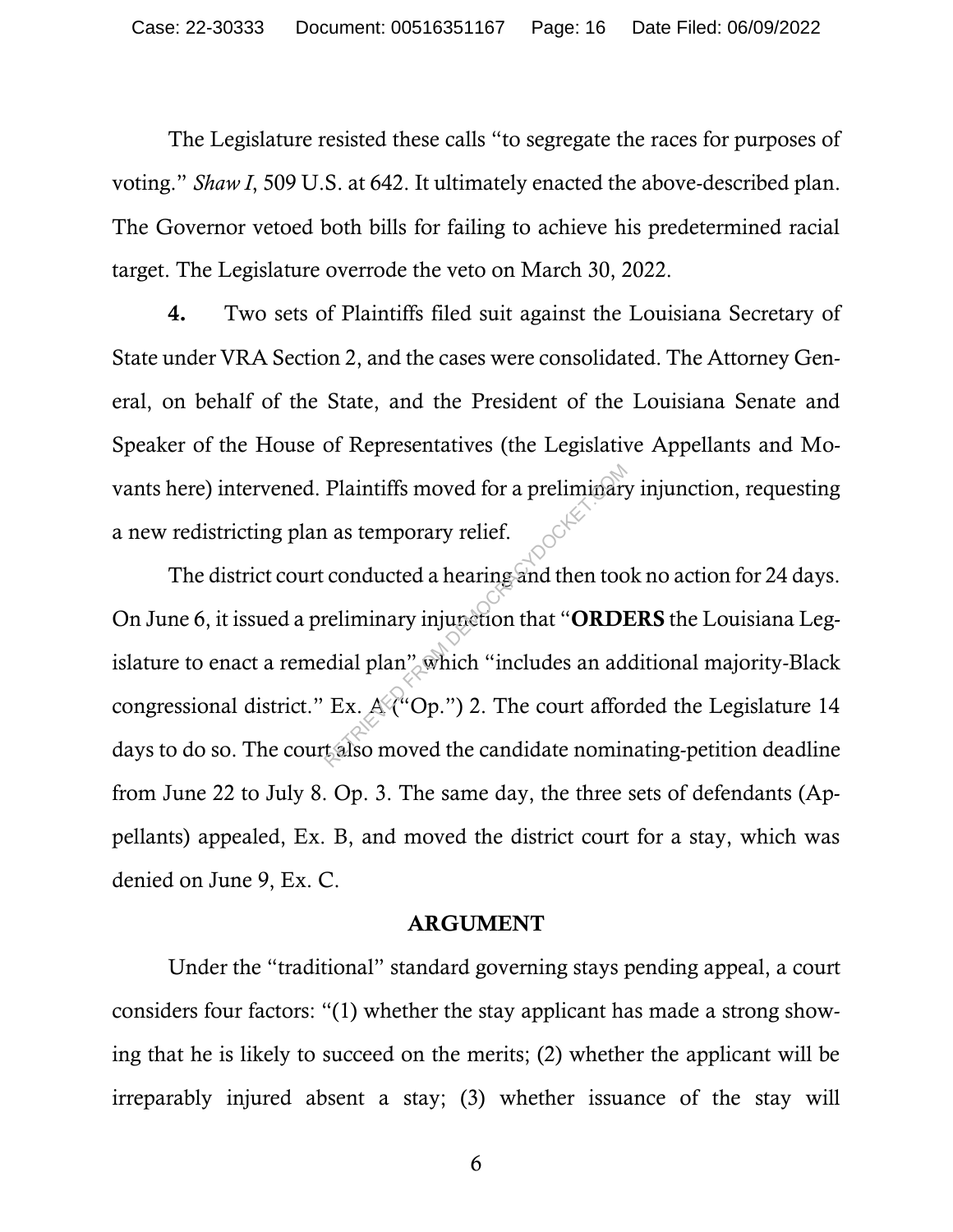substantially injure the other parties interested in the proceeding; and (4) where the public interest lies." *Nken v. Holder*, 556 U.S. 418, 426 (2009) (citation omitted). A movant "need only present a substantial case on the merits when a serious legal question is involved and show that the balance of equities weighs heavily in favor of granting the stay." *United States v. Baylor Univ. Med. Ctr.*, 711 F.2d 38, 39 (5th Cir. 1983) (citation omitted).

As the Supreme Court "has often indicated, however, that traditional test for a stay does not apply…in election cases when a lower court has issued an injunction of a state's election law in the period close to an election." *Merrill*, 142 S. Ct. at 880 (Kavanaugh, J., concurring). The Supreme Court "has repeatedly stated that federal courts ordinarily should not enjoin a state's election laws in the period close to an election, and [the Supreme] Court in turn has often stayed lower federal court injunctions that contravened that principle." *Id.* A court addressing an injunction in the period close to an election must inquire, at a minimum, whether the "plaintiff establishe<sup>[d]</sup> at least the following: (i) the underlying merits are entirely clearcut in favor of the plaintiff; (ii) the plaintiff would suffer irreparable harm absent the injunction; (iii) the plaintiff has not unduly delayed bringing the complaint to court; and (iv) the changes in question are at least feasible before the election without significant cost, confusion, or hardship." *Id.* at 881. A stay is warranted under any applicable standard. election law in the period close the<br>maugh, J., concurring). The Supre<br>courts ordinarily should not enjoint<br>an election, and [the Supreme] Court injunctions that contravened<br>unction in the period close to an energy plainti

### I. Likelihood of Success

The Court should have "little difficulty concluding that the legal questions presented by this case are serious, both to the litigants involved and the public

<sup>7</sup>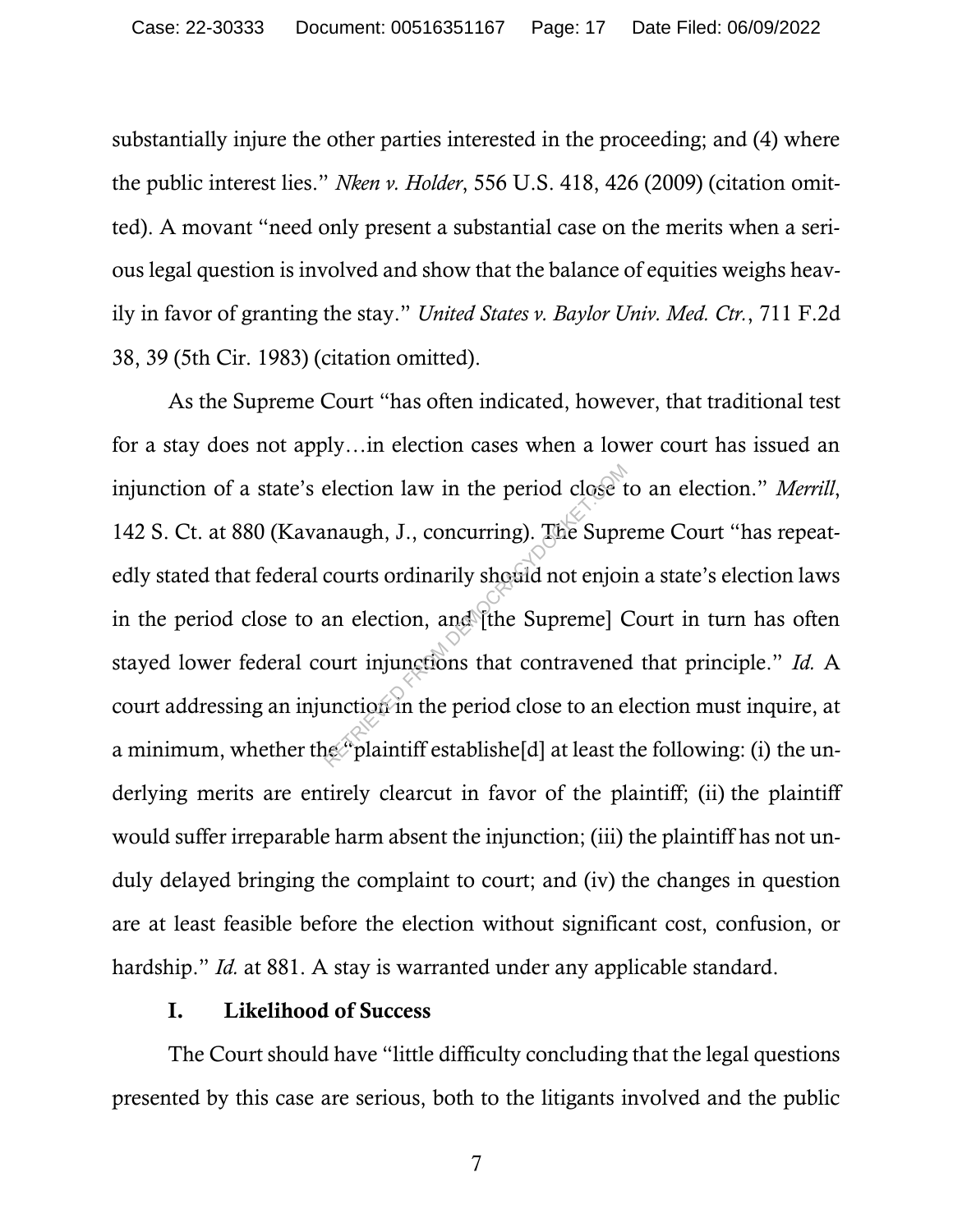at large, and that a substantial question is presented for [the Fifth Circuit] to resolve." *Campaign for S. Equal. v. Bryant*, 773 F.3d 55, 57 (5th Cir. 2014).

A.1. Plaintiffs have little hope of establishing at trial the critical "threshold conditions." *Cooper*, 137 S. Ct. at 1470. As noted, a Section 2 challenger must establish three preconditions, the third being an "amount of white bloc voting that can generally 'minimize or cancel' black voters' ability to elect representatives of their choice." *Gingles*, 478 U.S. at 56 (citations omitted). Unless this is established, "there neither has been a wrong nor can be a remedy." *Growe v. Emison*, 507 U.S. 25, 41 (1993).

The question is not "whether white residents tend to vote as a bloc, but whether such bloc voting is 'legally significant.'" *LULAC, Council No. 4434 v. Clements*, 999 F.2d 831, 850 (5th Cir. 1993) (en banc). The Supreme Court defined "legally significant white bloc voting" as a level of white voter opposition against minority-preferred candidates such that the "white bloc…normally will defeat the combined strength of minority support plus white 'crossover' votes" (i.e., white voters supporting minority-preferred candidates). *Gingles*, 478 U.S. at 31. This precondition cannot be shown "[i]n areas with substantial crossover voting." *Bartlett v. Strickland*, 556 U.S. 1, 24 (2009); *see also Voinovich v. Quilter*, 507 U.S. 146, 158 (1993) ("[I]n the absence of significant white bloc voting it cannot be said that the ability of minority voters to elect their chosen representatives is inferior to that of white voters" (citation omitted)). 41 (1993).<br>
not "whether white residents tend<br>
ing is 'legally significant.'" *LUL*<br>
, 850 (5th Cir. 1993) (en banc). The white bloc voting" as a level of<br>
red candidates such that the "wh<br>
reagth of minority support plus

A.2. Plaintiffs failed to prove, or even address, this element. To be sure, Plaintiffs sponsored, and the district court credited, expert testimony to the effect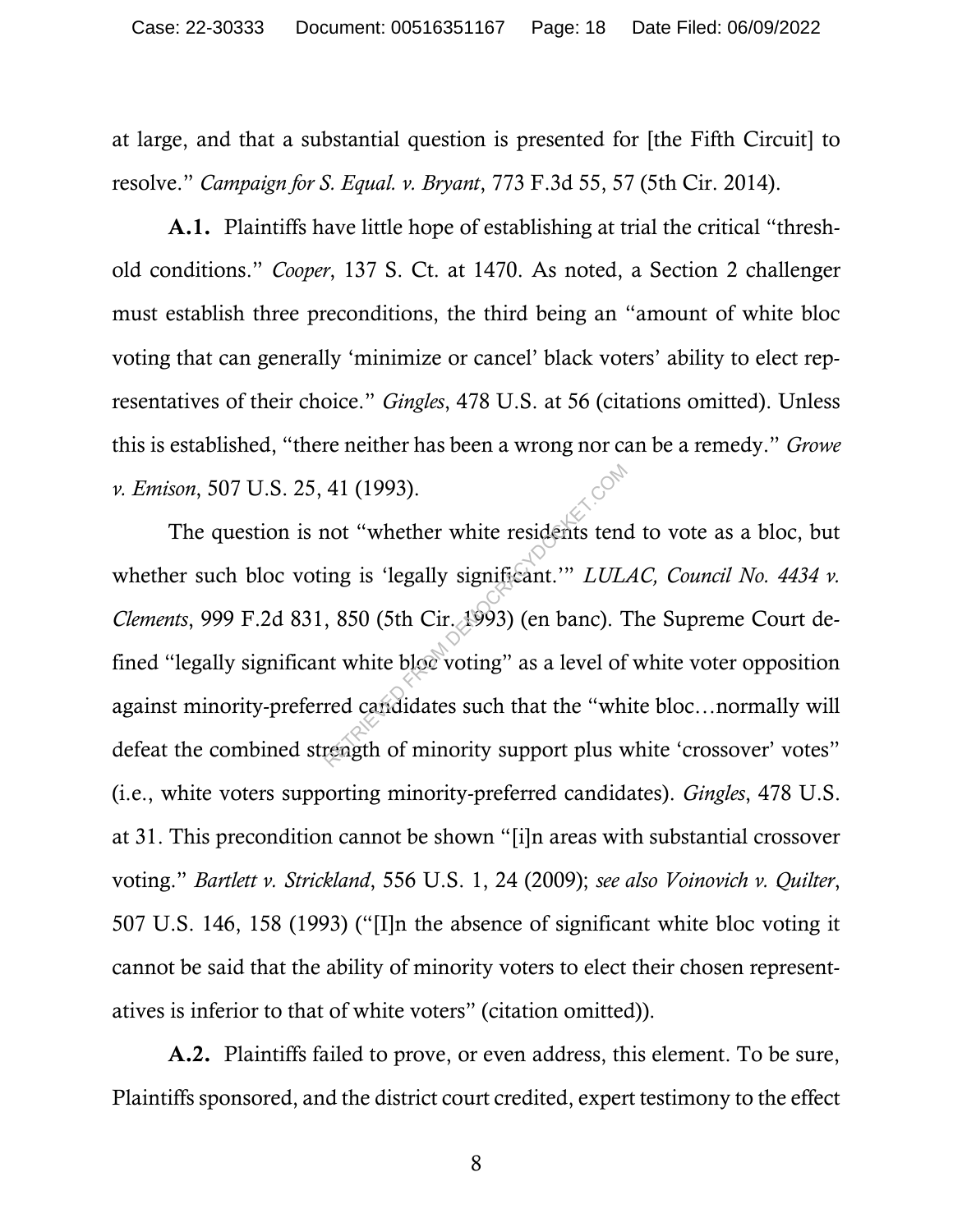that "black voters and white voters voted differently" in examined elections, Dist.Ct.Dkt.164-1, at 13:12-13; *see also id.* 20:9-10, and that "black voters and white voters would have elected different candidates if they had voted separately." *Id.* 21:2-4. But this merely established "(to no one's great surprise) that in [Louisiana], as in most States, there are discernible, non-random relationships between race and voting." *Cooper*, 137 S. Ct. at 1471 n.5. The finding falls short of *legal* significance.

A political scientist can describe voting as "polarized" in any "circumstance in which 'different races vote in blocs for different candidates.'" *Covington v. North Carolina*, 316 F.R.D. 117, 167 (M.D.N.C. 2016) (three-judge court), *aff'd*, 137 S. Ct. 2211 (2017) (citation omitted). But white bloc voting becomes legally significant only if it "exist[s] at such a level that the candidate of choice of African-American voters would usually be defeated *without a VRA remedy*." *Id.* at 168 (emphasis added). A VRA remedy is a 50% minority voting-age population (VAP) district. *See Bartlett*, 556 U.S. at 19. As the Supreme Court explained in *Bartlett*, where white crossover voting is sufficient to create a functioning minority-opportunity district at below 50% minority VAP, "majority-minority districts *would not be required in the first place*." *Id.* at 24 (emphasis added). nt races vote in blocs for different<br>F.R.D. 117, 167 (M.D.N.C. 201<br>2017) (citation omitted). But whi<br>if it "exist[s] at such a level that if<br>oters would usually be defeated<br>ded). A VRA remedy is a 50% m<br>See Bartlett, 556 U

The Supreme Court confirmed this in *Covington*, which addressed "the most extensive unconstitutional racial gerrymander ever encountered by a federal court." *Covington*, 270 F. Supp. 3d at 892. The North Carolina legislature created 28 majority-minority districts in its legislative plans, based on expert analyses finding "statistically significant racially polarized voting in 50 of the 51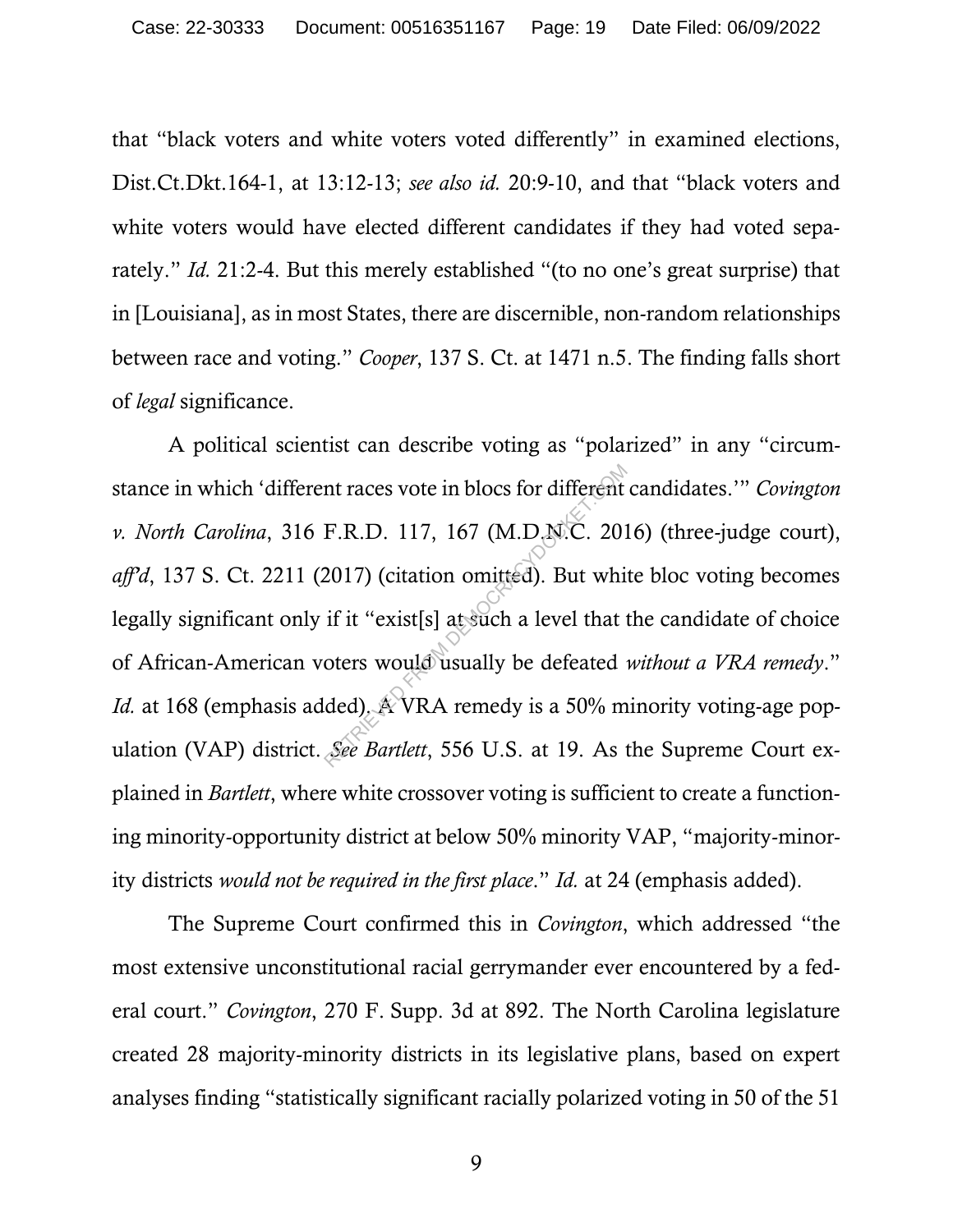counties studied." *Covington*, 316 F.R.D. at 169 (quotation marks omitted). A three-judge court invalidated each district, and the Supreme Court summarily affirmed. *North Carolina v. Covington*, 137 S. Ct. 2211 (2017). The case was not close. *Covington*, 270 F. Supp. 3d at 892 ("The Supreme Court affirmed that conclusion without argument and without dissent. And the Supreme Court unanimously held that Senator Rucho and Representative Lewis incorrectly believed that the Voting Rights Act required construction of majority-minority districts.").

The problem was that North Carolina's experts addressed "the general term 'racially polarized voting'" which "simply refers to when different racial groups 'vote in blocs for different candidates.'" *Covington*, 316 F.R.D. at 170 (citation omitted). They missed "crucial difference between legally significant and statistically significant racially polarized voting." *Id.* Non-actionable polarized voting becomes legally significant only when "racial bloc voting is operating at such a level that it would actually minimize or cancel minority voters' ability to elect representatives of their choice, *if no remedial district were drawn*." *Id.* at 168 (quotation and edit marks omitted; emphasis added). The question is whether "the candidate of choice of African-American voters would usually be defeated *without a VRA remedy*." *Id.* (emphasis added). s that North Carolina's experts<br>
I voting'" which "simply refers t<br>
for different candidates."" *Coving*<br>
y missed "crucial difference bety<br>
cant racially polarized voting." Id<br>
gally significant only when "racial<br>
tait wo

A.3. This case is no closer than *Covington*. Plaintiffs' experts testified that white crossover voting is sufficiently robust that a majority-Black-voting-agepopulation (BVAP) district is unnecessary to afford equal Black electoral opportunity. Dr. Palmer testified that there is meaningful white crossover voting,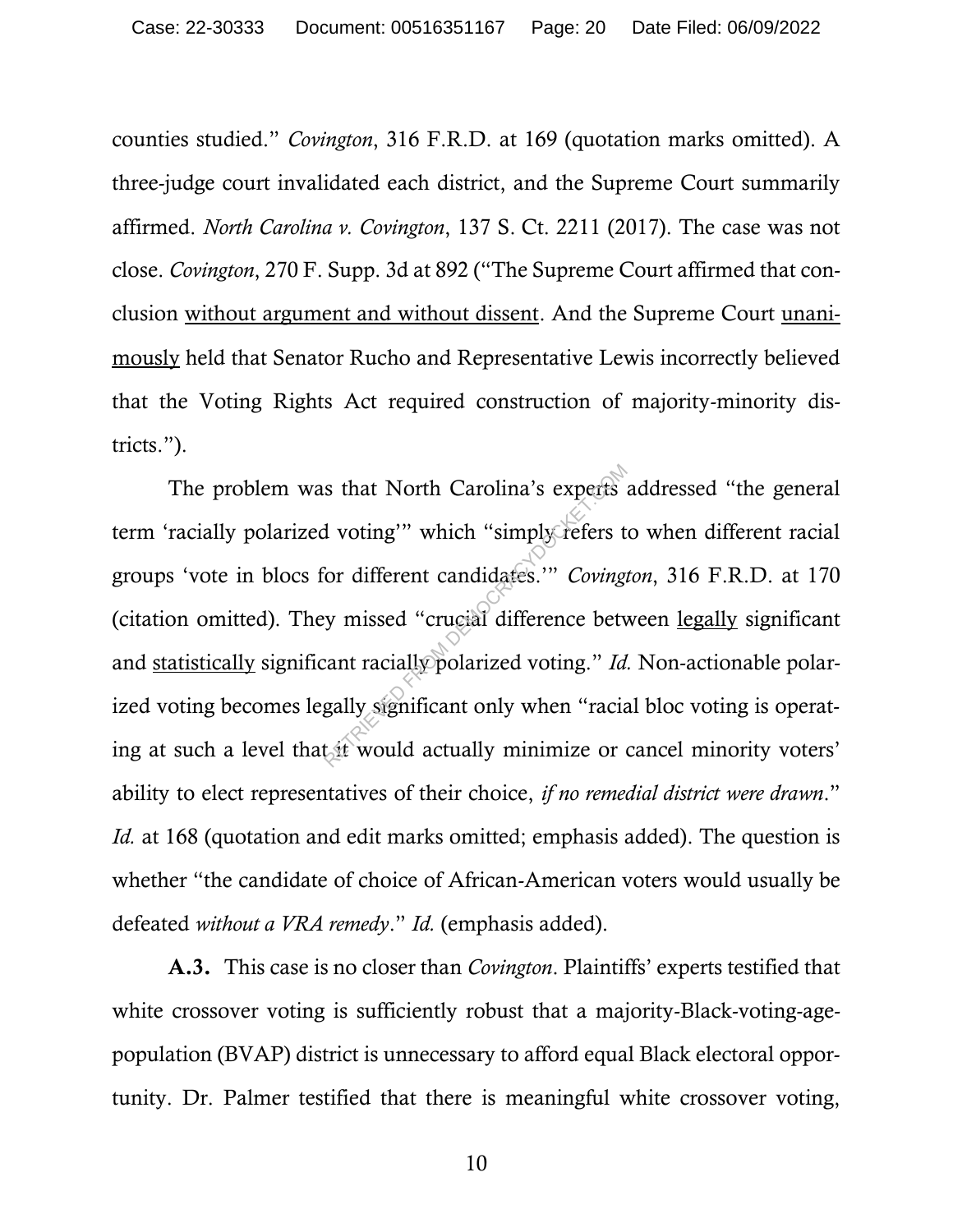Dist.Ct.Dkt.160-1, at 339:18-343:10, and that CD2 and CD5 need not be majority-Black to enable Black voters to elect their preferred candidates, *id.* 346:18-21. Dr. Lichtman acknowledged that white crossover voting consistently ranges from 20% to 26%. Dist.Ct.Dkt.164-1, at 198:14-18; *see Abrams v. Johnson*, 521 U.S. 74, 92 (1997) (finding significant crossover voting where "the average percentage of whites voting for black candidates across Georgia ranged from 22% to 38%); *McConchie v. Scholz*, 2021 WL 6197318, at \*8 (N.D. Ill. Dec. 30, 2021) (finding crossover voting exceeding 25% to be "significant"). He agreed that a district around 40% BVAP can perform. Dist.Ct.Dkt.164-1, at 198:14-200:20. Dr. Handley testified that it is possible districts below 50% BVAP may perform. *Id.* 75:7-11. Likewise, a sophisticated *amicus* brief of Tulane and Louisiana State University math and computer science professors analyzed nineteen elections and found that districts of 42% BVAP afford an equal Black electoral opportunity. Dist.Ct.Dkt.97 at 23, 27, 34-35. There is *no contrary record evidence*. No witness testified, and no analysis showed, that Black voters are unable to elect their preferred candidates without a 50% BVAP district.<sup>1</sup> VAP can perform. Dist.Ct.Dke.le<br>
at it is possible districts below 50<br>
sophisticated *amicus* brief of Tula<br>
omputer science professors analy<br>
s of 42% BVAP afford an equal<br>
at 23, 27, 34-35. There is *no con*<br>
ganalysis s

A.4. The district court failed to ask the correct legal question. It observed that "[w]hite crossover voting was inherently included in the analysis performed by Dr. Palmer and Dr. Handley." Op. 123, 126. But the question is not whether

<sup>&</sup>lt;sup>1</sup> Indeed, Plaintiffs' contention that their remedial districts will afford an equal minority electoral opportunity depends on white crossover voting, as their experts concede that the success of the Black preferred candidates in their projected election results occurs only with white cooperation. Dist.Ct.Dkt.164-1, at 54:18– 55:18; *id.* 62:3–13.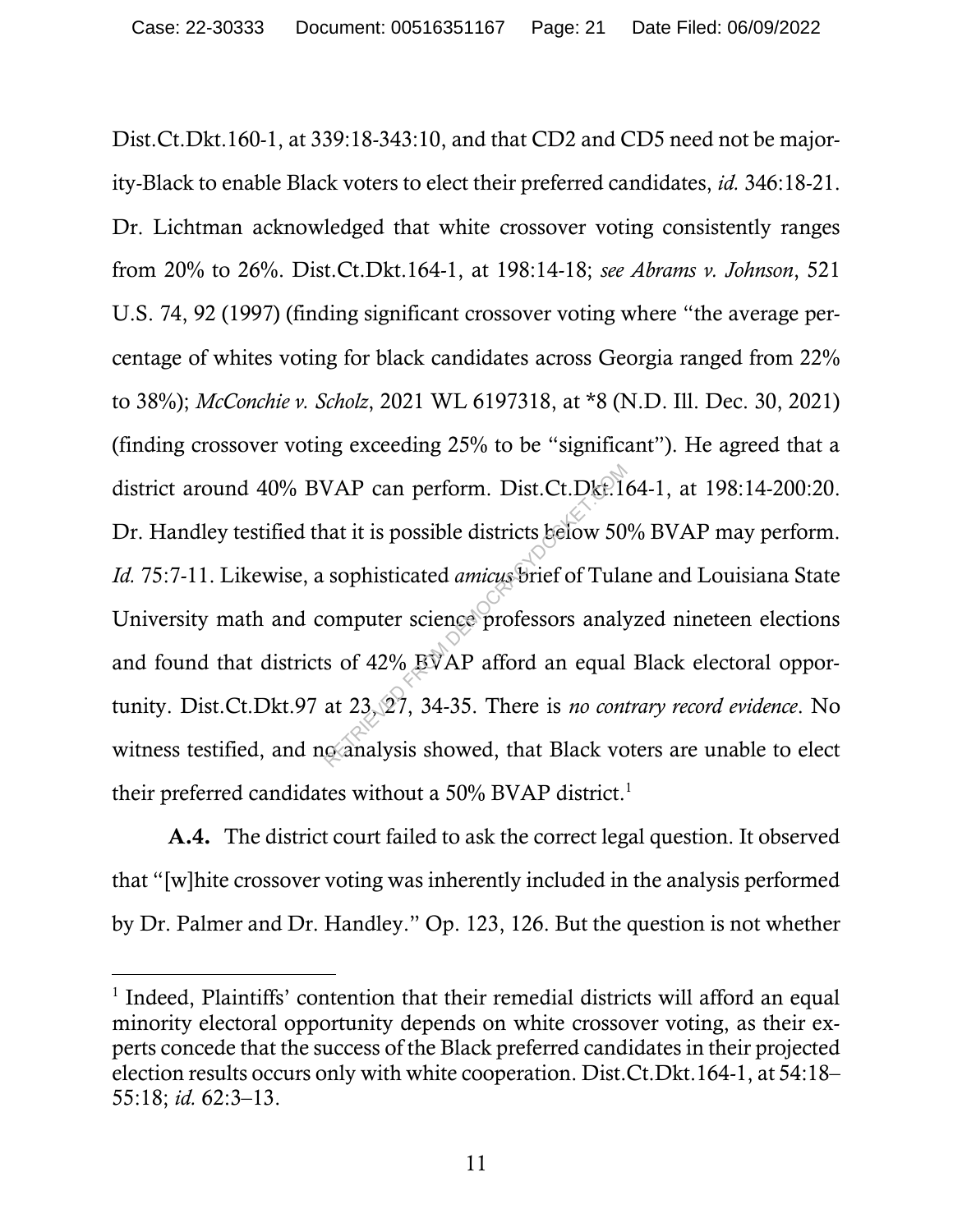an analysis included white crossover voting but whether white bloc voting is "legally significant." *Gingles*, 478 U.S. at 31. That cannot be so where, as here, Black voters can elect "representatives of their choice" even "if no remedial district were drawn." *Covington*, 316 F.R.D. at 168 (quotation and edit marks omitted). The district court understood the distinction between expert opinion and legal conclusions at the hearing and forbade counsel from cross-examining Plaintiffs' experts about the legal significance of white bloc voting levels. Dist.Ct.Dkt.164-1, at 52:24-53:19. It is hard to see why the same court believed it could resolve the third precondition question simply by crediting experts.

The district court also attempted to sweep away this fundamental flaw by shifting the burden. It found that the defense failed to produce "sufficient data" on the third precondition and observed that Plaintiffs' experts' testimony regarding the need for a 50% BVAP remedial district was tentative. Op. 126-27. This "twisted the burden of proof beyond recognition." *Abbott*, 138 S. Ct. at 2333. "Section 2 'does not assume the existence of racial bloc voting; plaintiffs must prove it.'" *Growe*, 507 U.S. at 42 (citation omitted). d precondition question simply by<br>t also attempted to sweep away th<br>ound that the defense failed to pr<br>on and observed that Plaintiffs' exp<br>BVAP remedial district was tent<br>proof beyond recognition." Abb

B. Plaintiffs are also unlikely to establish the first *Gingles* precondition, which requires proof that additional "reasonably configured" majority-Black districts may be drawn. *Wis. Legislature*, 142 S. Ct. at 1248. A plan cannot be reasonably configured when it "segregate[s] the races for purposes of voting." *Shaw I*, 509 U.S. at 642. A district that links "distinct locations" on the basis of race does not qualify. *Sensley v. Albritton*, 385 F.3d 591, 597 (5th Cir. 2004).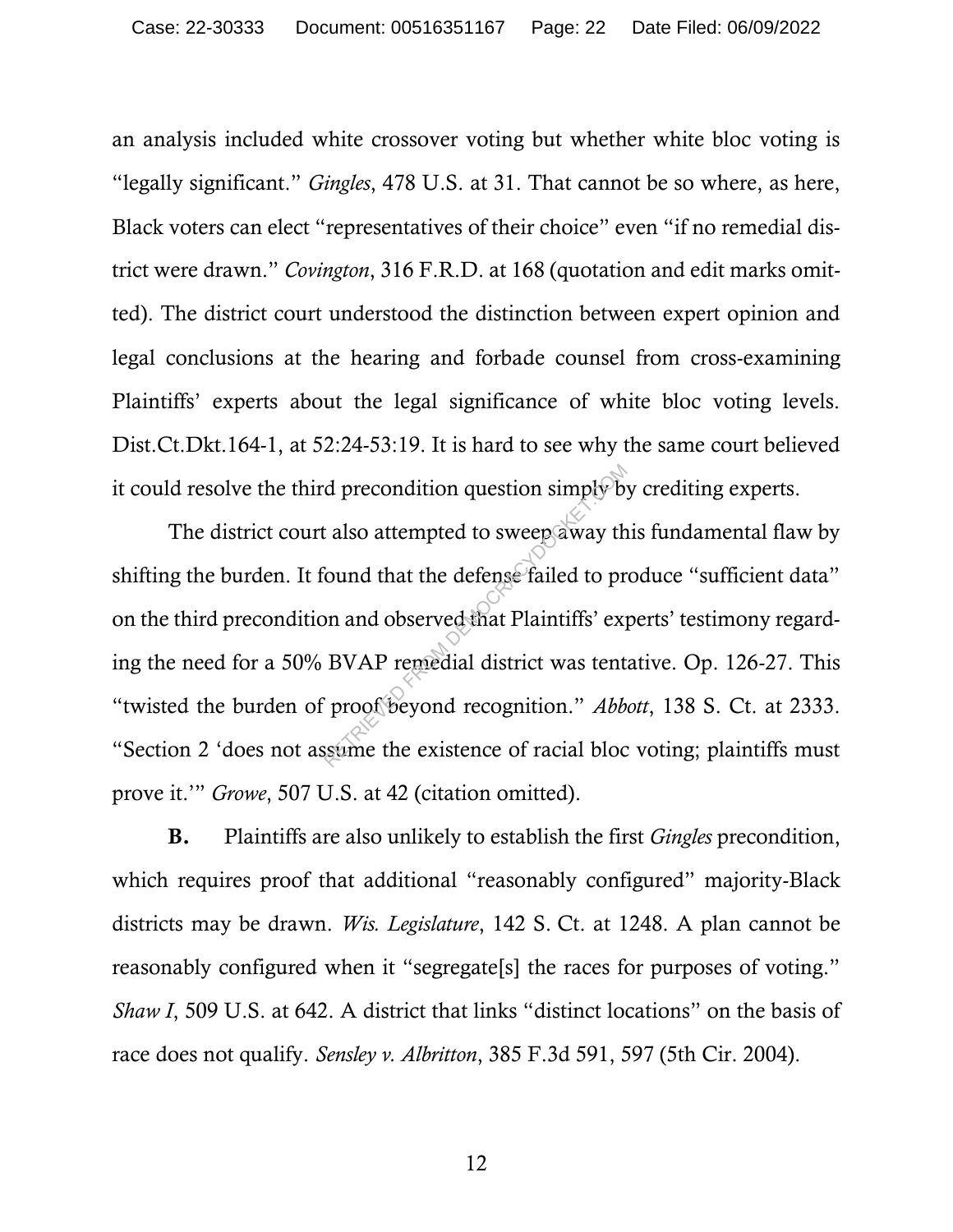That is the case here. Plaintiffs' experts presented remedial maps created "using [a] 50 percent voting age population as" a "threshold," Dist.Ct.Dkt.160- 1, at 208:2-4, and they never drafted plans with one Black-minority district "because [they were] specifically asked to draw two by the plaintiffs," *id.* 123:1-4. Each plan was similar in that it grouped areas in and around Baton Rouge, which their own sponsored testimony referred to as "south Louisiana," Dist.Ct.Dkt.160-1 at 240:23-241:3; *see also id*. 240:24-247:20, with the delta parishes of northeast Louisiana, 180 miles away. Plaintiffs' demography expert consulted racial data at the outset of map-drawing "to get an idea where the black population is inside the state in order to begin drawing," Dist.Ct.Dkt.160-1, at 209:6-8, because "you can't draw a plan  $\frac{1}{2}$  an area where black population doesn't exist," *id.* 209:22-23. Then, the expert continued assigning voters on the basis of race, to "pull the BVAP percentages back up to check [his] work." *Id.* 210:9-12; *see also id.* 210:12-212:4 (similar). references outset of map-drawing "to get a<br>
referred to begin drawing,<br>
can't draw a plan in an area w<br>
12-23. Then, the expert continued<br>
the BVAP percentages back up to<br>
1:12-212:4 (similar).<br>
t found that the defense's

The district court found that the defense's racial-gerrymandering objections were "hypercritical," Op. 117, but the Supreme Court has found the same evidentiary indicators to compel findings of racial predominance. *Cooper*, 137 S. Ct. at 1469 (affirming district court finding of a "textbook example" of "racebased districting"); *Bethune-Hill v. Va. State Bd. of Elections*, 137 S. Ct. 788, 799 (2017) (reversing finding of a lack of racial predominance); *Alabama Legislative Black Caucus v. Alabama*, 575 U.S. 254, 273 (2015) (calling materially identical evidence "strong, perhaps overwhelming, evidence that race did predominate"). There can be no question that that Plaintiffs' experts (1) "purposefully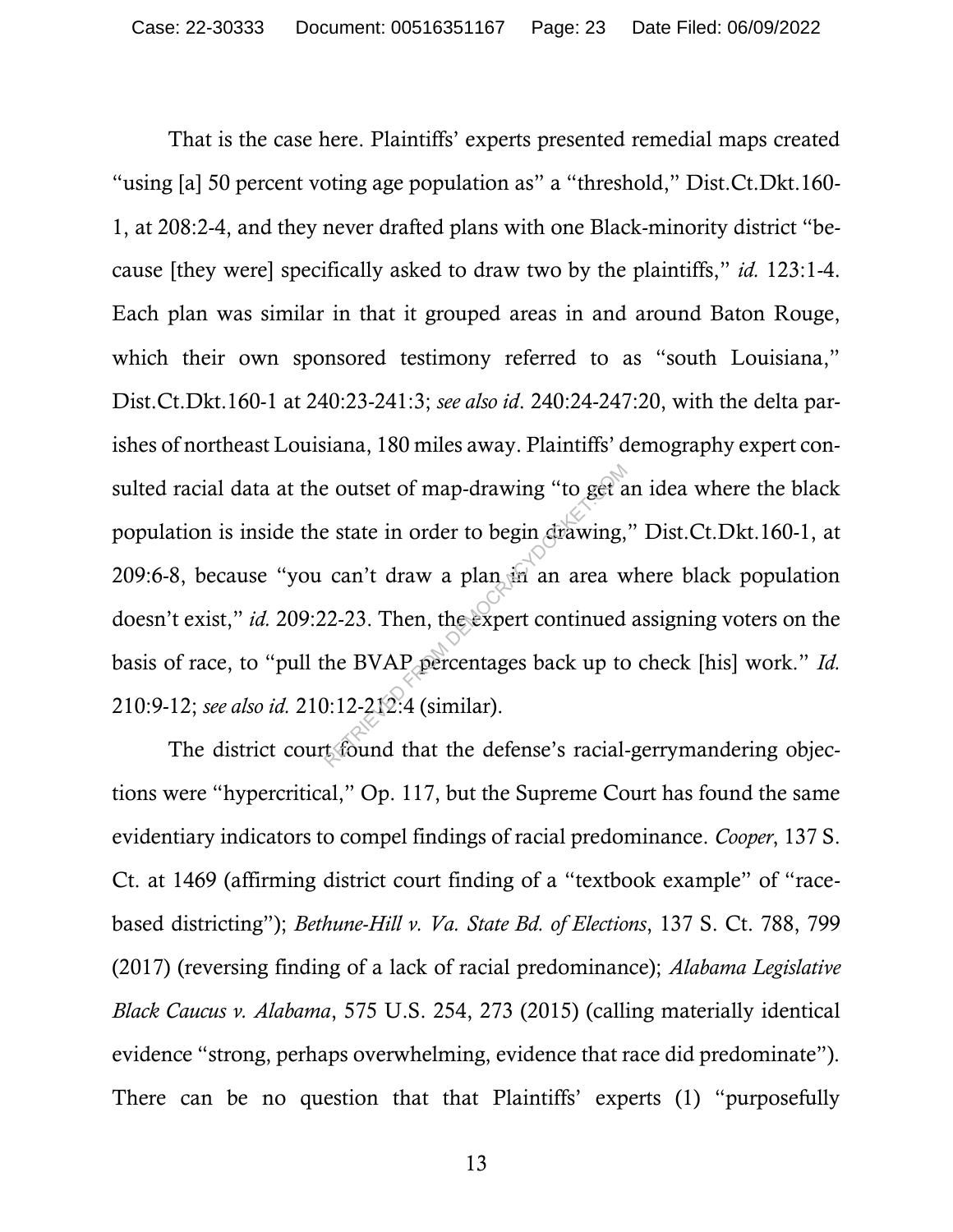established a racial target" that "African-Americans should make up no less than a majority of the voting-age population," and (2) the racial target "had a direct and significant impact" on the "configuration" of districts—which is how the Supreme Court defines predominance. *Cooper*, 137 S. Ct. at 1468-69.

The district court also concluded that *Clark v. Calhoun County*, 88 F.3d 1393 (5th Cir. 1996), deems racial predominance irrelevant to Section 2 claims, Op. 112-13, but the Supreme Court subsequently held in *LULAC* that the first *Gingles* precondition is not satisfied by "a district that combines two farflung segments of a racial group with disparate interests" and warned that Section 2 does not countenance districting decisions that "assume from a group of voters race that they 'think alike, share the same political interests, and will prefer the same candidates at the polls.'" 548 U.S. at 433 (alteration accepted; citation omitted). The district court's directive (at Op. 2) that the Legislature create "an additional majority-Black congressional district," somewhere—anywhere—contravenes that holding and does not "protect[] the rights of individual voters," but rather depends on vague statewide ideals of "proportional representation," *Gonzalez*, 535 F.3d at 598. Implementing it would amount to racial segregation. with disparate interests" and war<br>ting decisions that "assume from<br>hare the same political interests, a<br>"548 U.S. at 433 (alteration acce<br>ctive (at Op. 2) that the Legislature<br>ssional district," somewhere—a<br>not "protect[]

Meanwhile, the Supreme Court issued a stay in *Merrill* to address whether racially predominant districts form an appropriate Section 2 baseline. *See Merrill*, 142 S. Ct. at 879; *id.* at 884-89 (Kagan, J., dissenting) (describing the appellants' legal theory). Both this Court and the Supreme Court are empowered to revisit *Clark* and are likely to do so when subsequent precedent confirms that race-based districting is "odious." *Wis. Legislature*, 142 S. Ct. at 1248. "It is not [this Court's]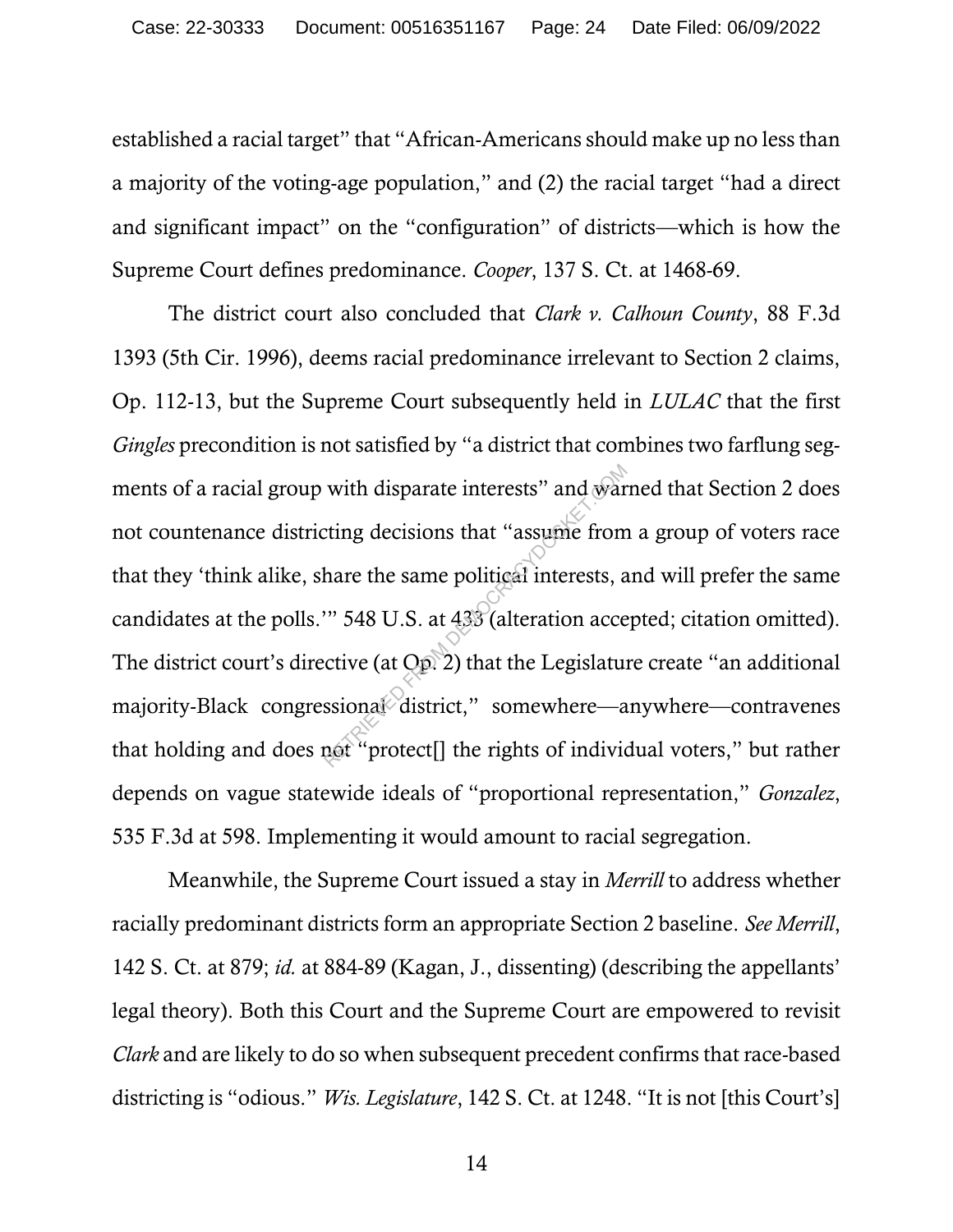task today to resolve the merits of this conflict in deciding the instant motion." *Campaign for S. Equal.*, 773 F.3d at 58. It is sufficient that Appellants raise at least one "serious legal issue." *Id.* (citation omitted).

### II. The Equities

"The equities do not justify withholding interim relief." *NFIB v. Dep't of Lab., Occupational Safety & Health Admin.*, 142 S. Ct. 661, 665-66 (2022). They *command* relief. *See Merrill*, 142 S. Ct. at 880 (Kavanaugh, J., concurring). This Court, of course, "must follow the dictates of the Supreme Court." *Veasey v. Perry*, 769 F.3d 890, 896 (5th Cir. 2014) (Costa, J., concurring in the judgment) (voting to stay injunction because the Supreme Court had stayed similar injunctions in recent decisions).

A. There can be no question that, without a stay, Appellants will suffer irreparable harm. "When a statute is enjoined, the State necessarily suffers the irreparable harm of denying the public interest in the enforcement of its laws." *Id.* at 895 (citation omitted). "If the district court judgment is ultimately reversed, the State cannot run the election over again, this time applying" the enacted redistricting plan. *Id.* at 896; *see also Tex. Democratic Party v. Abbott*, 961 F.3d 389, 411 (5th Cir. 2020). In addition, Appellants "would plainly suffer irreparable harm were the stay not granted," because "[u]nder the District Court order the legislature must either adopt an alternative redistricting plan before [June 20]…or face the prospect that the District Court will implement its own redistricting plan." *Karcher v. Daggett*, 455 U.S. 1303, 1306 (1982) (Brennan, J., in chambers) (issuing stay in redistricting appeal brought by legislative leaders). 6 (5th Cir. 2014) (Costa, J., concrete on because the Supreme Gourt has<br>s).<br>be no question that, without a stay<br>en a statute is enjoined, the State<br>nying the public interest in the ented). "If the district court judgment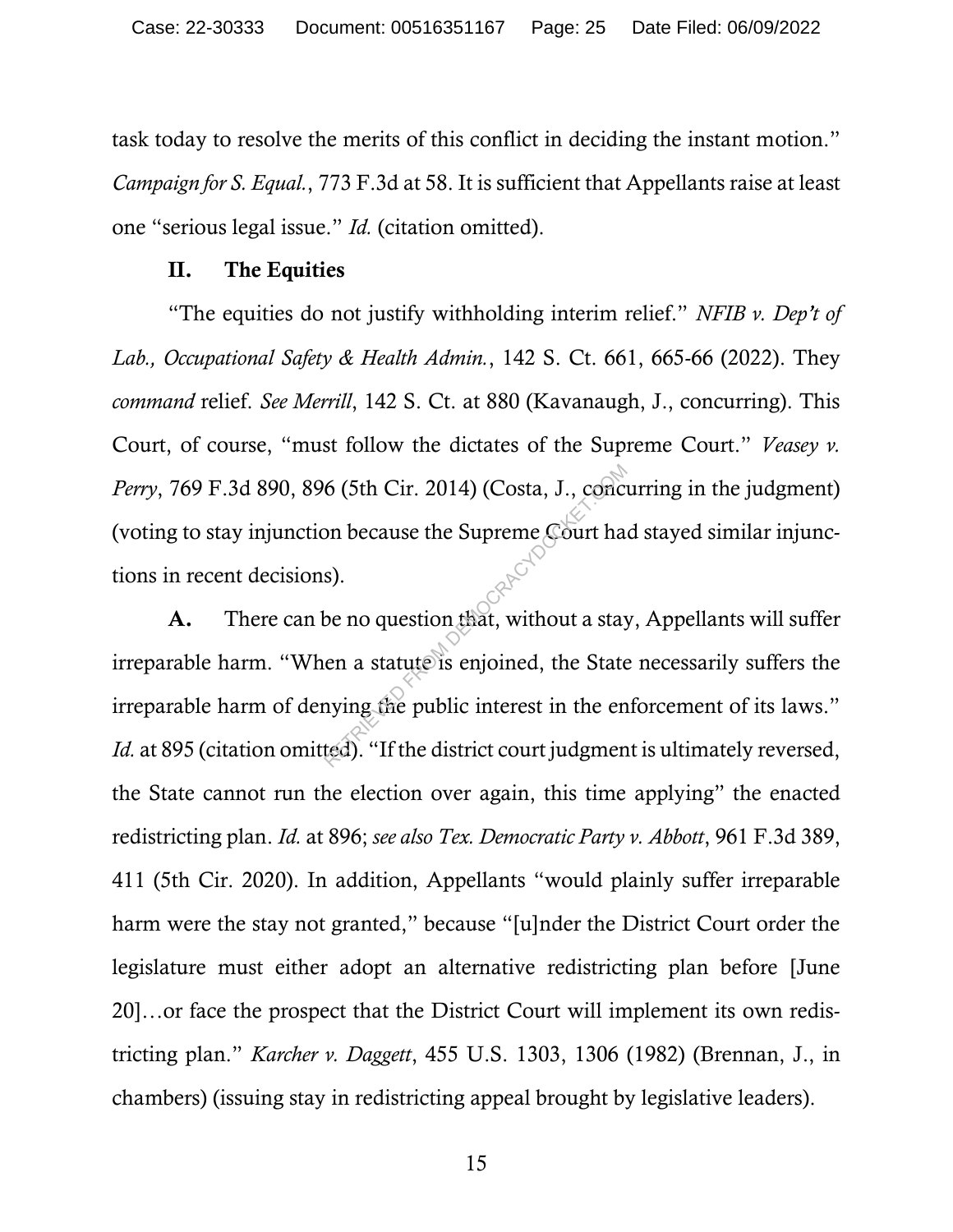B. The public interest favors a stay. This is so under the rule that, "because the State is the appealing party, its interest and aforementioned harm merge with that of the public." *Tex. Democratic Party*, 961 F.3d at 412 (alterations accepted; citation omitted).

The injunction imposes an additional, unacceptable risk to the public by ordering the 2022 elections to be conducted under a "congressional redistricting plan that includes an additional majority-Black congressional district," Op. 2, which is presumptively unconstitutional, *Cooper*, 137 S. Ct. at 1468-69. If any aspect of the district court's Section 2 analysis turns out to be incorrect, the 2022 election will have impaired the equal-protection rights of hundreds of thousands of Louisiana voters. What the district court has commanded the Supreme Court has called by its "very nature odious." *Wis. Legislature*, 142 S. Ct. at 1248 (citation omitted). Thus, the public interest favors a stay because "it is in the public interest…to prevent the State from violating the requirements of federal law." *Texas Democratic Party*, 961 F.3d at 412 (alterations accepted; citation omitted). urt's Section 2 analysis turns out t<br>ired the equal-protection rights of<br>hat the district court has comman<br>nature odious." Wis. Legislature, 1<br>e public interest favors a stay bec<br>e State from violating the require<br>961 F.3d

C.1. A stay is independently compelled by the *Purcell* principle, "which establish[es] (i) that federal district courts ordinarily should not enjoin state election laws in the period close to an election, and (ii) that federal appellate courts should stay injunctions when, as here, lower federal courts contravene that principle." *Merrill*, 142 S. Ct. at 879 (Kavanaugh, J. concurring) (citing *Purcell v. Gonzalez*, 549 U.S. 1 (2006) (per curiam)). This principle (which long predates *Purcell*) "has been the guidon to a number of courts that have refrained from enjoining impending elections," *Chisom v. Roemer*, 853 F.2d 1186, 1190 (5th Cir. 1988),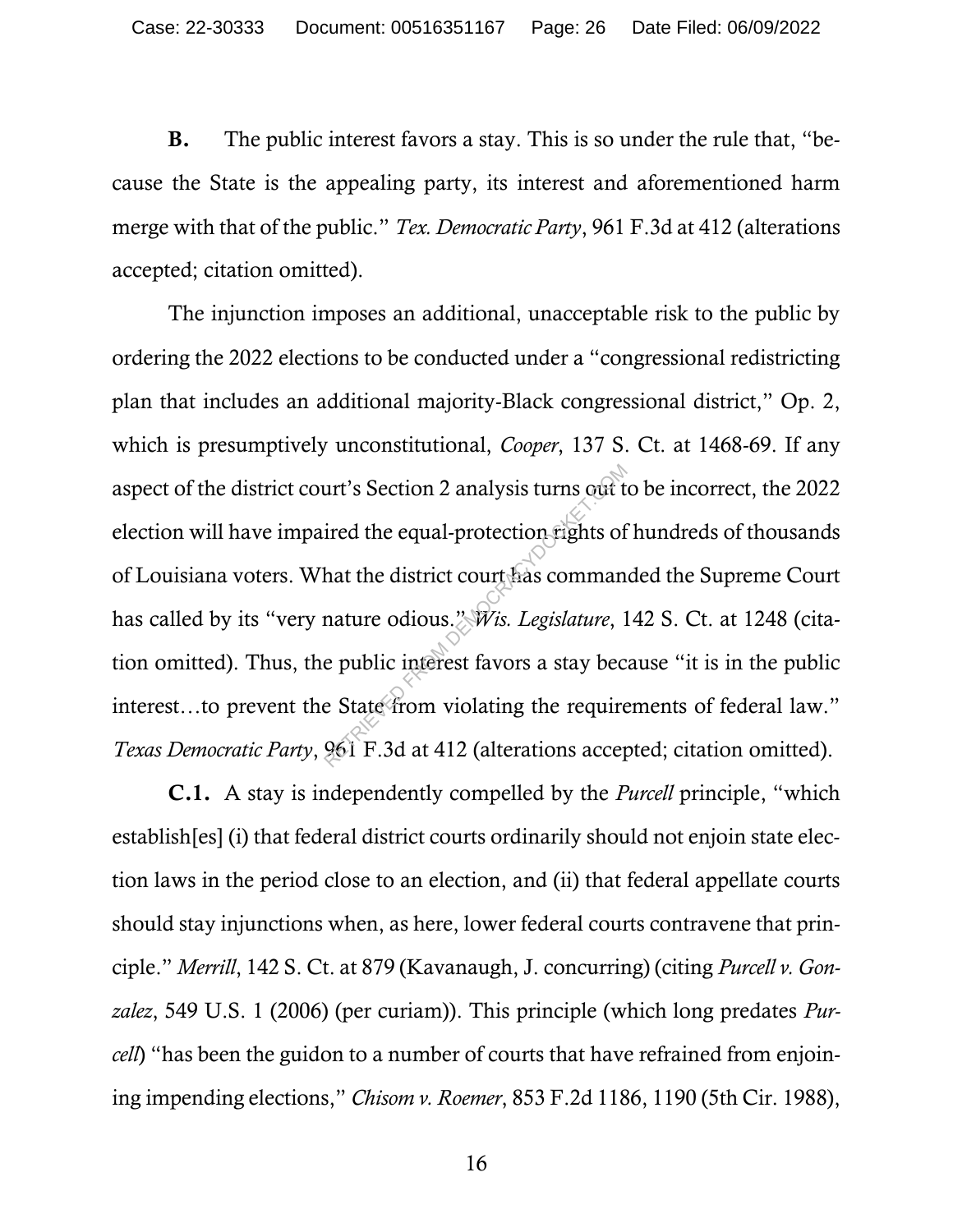"even in the face of an undisputed constitutional violation," *Sw. Voter Registration Educ. Project v. Shelley*, 344 F.3d 914, 918 (9th Cir. 2003). In cases where a lower court has chosen differently, "the Supreme Court" has consistently "stayed [that] district court's hand." *Chisom*, 853 F.2d at 1190. *Merrill* is just the Supreme Court's latest correction of this all-too-familiar error. 142 S. Ct. at 879; *see also id.* at 879-82 (Kavanaugh, J., concurring).

There is no breathing room between *Merrill* and this case. As here, the court in *Merrill* commanded Alabama to conduct the 2022 election under a plan with two majority-minority districts rather than one. *Singleton v. Merrill*, 2022 WL 265001, at \*77 (N.D. Ala. Jan. 24, 2022). Like the court below, the district court in *Merrill* made findings that the injunction would not harm election administration. *Id.* at \*51-52. Any assertion that the same result should not follow here is "an incredibly difficult sell.<sup>\*</sup> *Ark. State Conf. NAACP v. Ark. Bd. of Apportionment*, 2022 WL 496908, at \*5 (E.D. Ark. Feb. 17, 2022). The court below observed that Louisiana's elections are five months later than Alabama's, Op. 148, but its injunction issued nearly five months later than the *Merrill* injunction. ority districts rather than one<sup>S</sup>S<br>D. Ala. Jan. 24, 2022). Like the c<br>indings that the injunction would<br>52. Any assertish that the same r<br>lifficult sell *Ark. State Conf. NAA*<br>5908, at \*5 (E.D. Ark. Feb. 17, 2<br>a's electi

C.2. Nor do the district court's findings concerning election administration merit any credence. First, the court cited decisions issuing remedial plans after final judgment in redistricting cases. Op. 149 & n.443. But "[t]he purpose of a preliminary injunction is merely to preserve the relative positions of the parties until a trial on the merits can be held." *Univ. of Tex. v. Camenisch*, 451 U.S. 390, 395 (1981). The court cited only one case that has ever ordered a new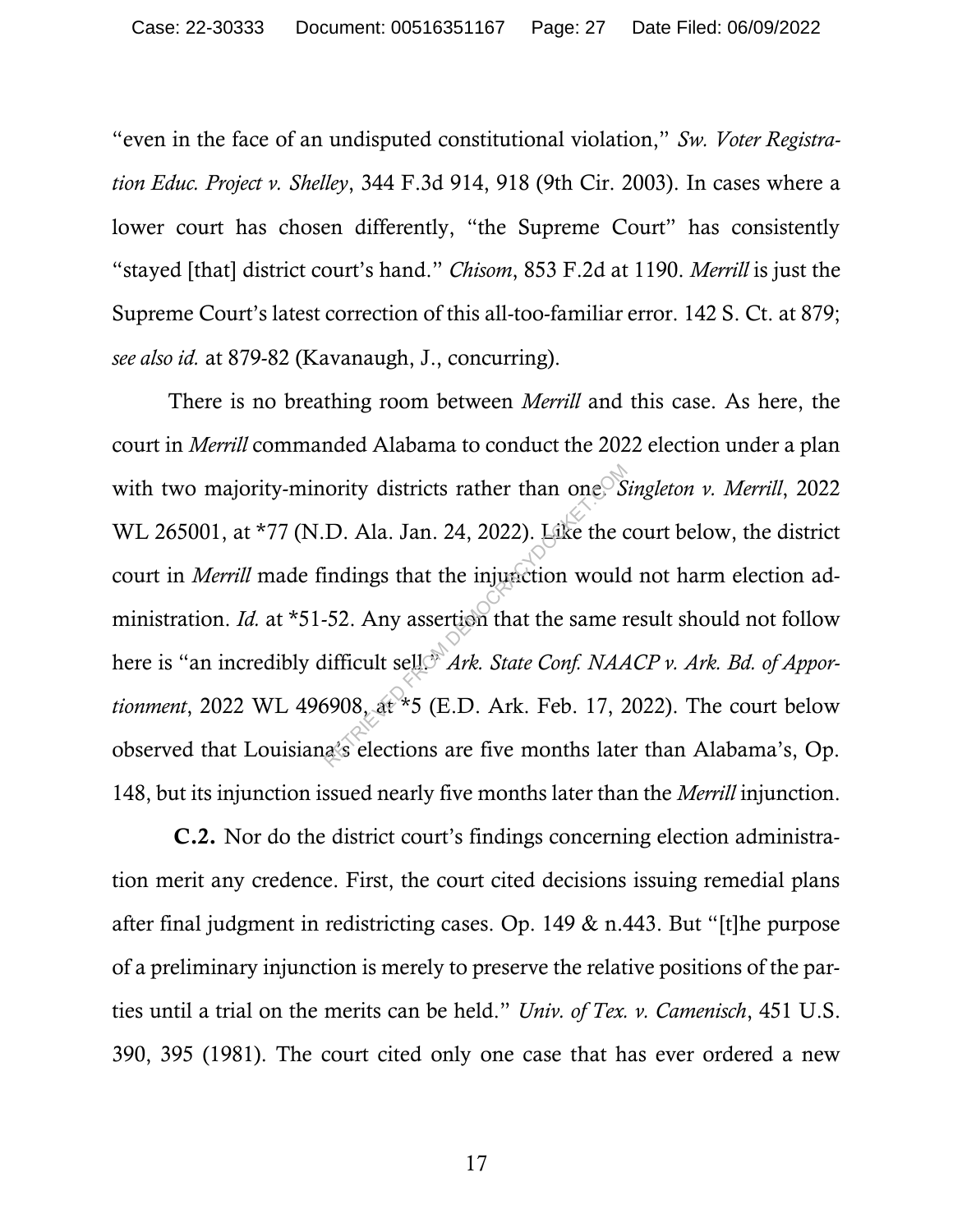redistricting plan to be crafted as *provisional* relief: the district-court *Merrill* decision. Op. 50 n.449.

Second, the court failed to account for the time it will take to craft a remedial plan. The order requires the Louisiana Legislature to enact redistricting legislation by June 20, but the deadline is virtually unattainable. Because the district court failed to act until the spring legislative session ended, an extraordinary session is required, and, by operation of a seven-day notice requirement, La. Const. art. 3, § 2(B), it cannot begin until June 15. The Louisiana Constitution also requires that "each bill shall be read at least by title on three separate days in each house." La. Const. art. 3, § 15(D); *Doll v. City of New Orleans*, 85 So.2d 514, 515 (La. 1956). Further, the Constitution provides that "[n]o bill shall be considered for final passage unless a committee has held a public hearing and reported on the bill." La. Const. art. 3, § 15(D). And after a bill passes the Legislature, the Governor must sign it (or take no action) before it becomes law. And then there is the redistricting process itself, which is "the most difficult task a legislative body ever undertakes." *Covington*, 316 F.R.D. at 125. "each bill shall be read at least by<br>
La. Const. art. 3, § 15(D): *Doll v*.<br>
6). Further, the Constitution prov<br>
passage unless a committee has he<br>
a. Const. art. 3, § 15(D). And aft<br>
must sign it (or take no action)<br>
dis

The district court set the Legislature up to fail. That error alone contravenes the rule that a federal court must "afford a *reasonable* opportunity for the legislature to meet [federal] requirements" in a remedial plan. *Wise v. Lipscomb*, 437 U.S. 535, 540 (1978) (emphasis added); *accord Jones v. City of Lubbock*, 727 F.2d 364, 387 (5th Cir. 1984).

Third, the district court's intention to "issue additional orders to enact a remedial plan," Op. 2, does little to mitigate the risk of meltdown. It took the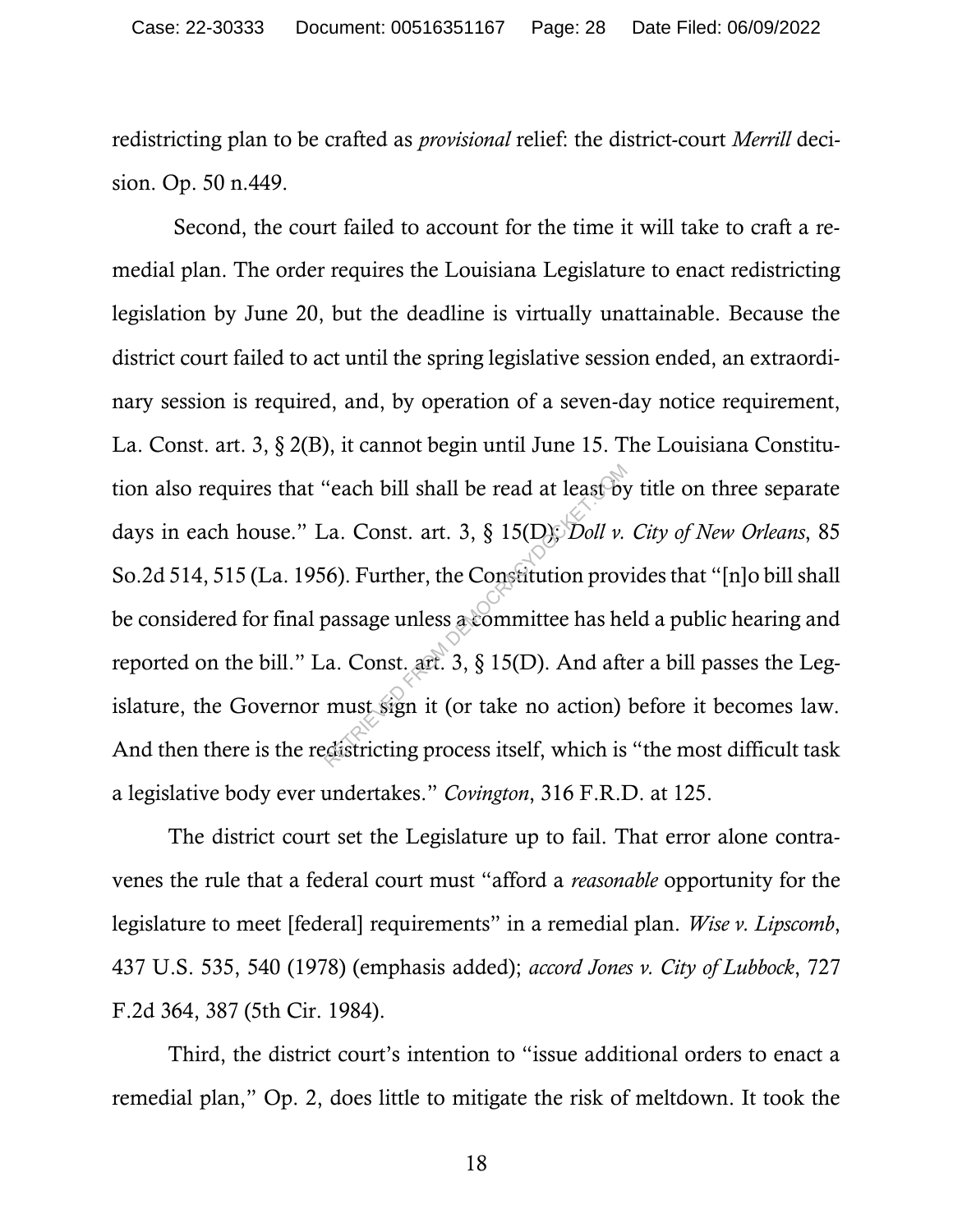district court 67 days from filing, and 24 days from the hearing, to issue an injunction. There is no reason to believe a remedial order will issue any more promptly. A remedial phase in redistricting litigation presents a new adversarial proceeding requiring opportunities for competing submissions, expert analyses and discovery, evidentiary hearings, and typically the appointment of a special master. *See, e.g.*, *Terrebonne Par. Branch NAACP v. Edwards*, 399 F. Supp. 3d 608 (M.D. La. 2019); *United States v. Brown*, 561 F.3d 420, 436 (5th Cir. 2009) ("The district court held two evidentiary hearings before determining the appropriate remedy."). A court-ordered plan must comply with the law, including the Equal Protection Clause. *Clark*, 88 F.3d at 1407. And the need for expedition does not excuse a court from utilizing effective "procedures." *Jones*, 727 F.2d at 387.

A new plan is unlikely to be in place for some time, and it is a mystery how the 2022 election can be administered with no plan in place. Ultimately, the end date of the congressional elections cannot be moved, *Foster v. Love*, 522 U.S. 67, 69 (1997), and there is every prospect that administering a redistricting plan at this late hour will require, at best, "heroic efforts." *Merrill*, 142 S. Ct. at 880 (Kavanaugh, J., concurring).<sup>2</sup> ered plan must comply with the la<br>
k, 88 F.3d at 1407. And the need<br>
lizing effective "procedures." Jon<br>
likely to be in place for some tin<br>
can be administered with no pla<br>
gressional elections cannot be mot<br>
there is eve

<sup>&</sup>lt;sup>2</sup> The district court erroneously found relevance in statements by Legislative Appellants in state impasse litigation in March 2022 to the effect that it was then unnecessary for the court to implement a new plan before the legislative session ended in late March. Op. 145-46; Ex. C at 2. The court failed to appreciate the difference in timing (March versus June); the different animal of impasse litigation, where the court need not adjudicate liability; and the extensive litigation necessary before a new map can be in place.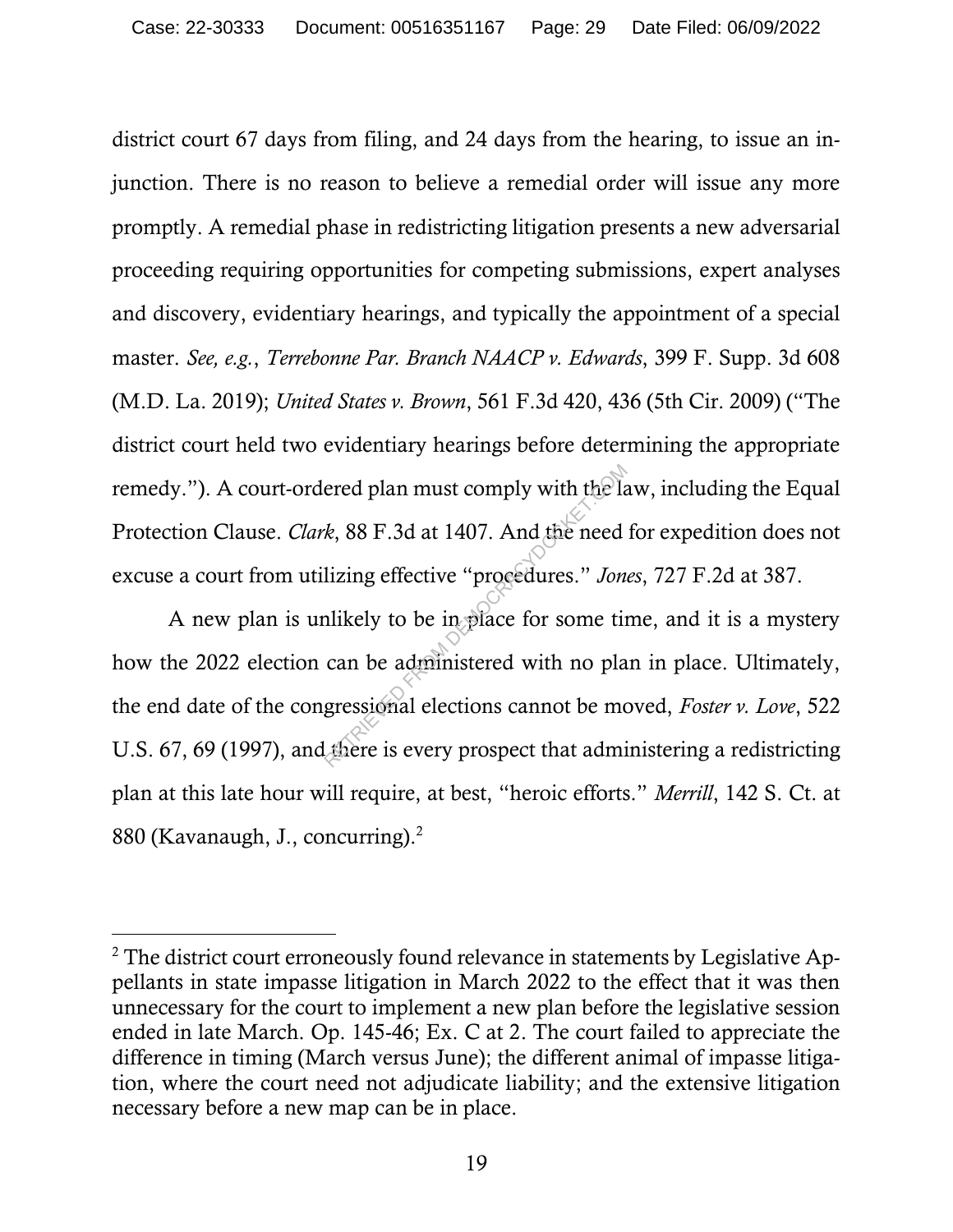D. Any harm Plaintiffs may incur through a stay "does not outweigh the other three factors." *Veasey*, 769 F.3d at 896. "In consideration of this factor, the maintenance of the status quo is important." *Louisiana v. Biden*, 2022 WL 866282, at \*3 (5th Cir. Mar. 16, 2022). Louisiana has for decades conducted congressional elections under plans with one majority-Black district. A stay would preserve that status quo pending review of the difficult legal questions at issue here.

## **CONCLUSION**

The Court should stay the injunction below pending appeal.

MICHAEL W. MENGIS BAKER & HOSTETLER LLP 811 Main Street, Suite 1100 Houston, TX 77002

PATRICK T. LEWIS BAKER & HOSTETLER ELP 127 Public Square, Suite 2000 Cleveland, OH 44114

ERIKA DACKIN PROUTY BAKER & HOSTETLER LLP 200 Civic Center Dr., Suite 1200 Columbus, OH 43215

Dated: June 9, 2022 */s/ Richard B. Raile*

RICHARD B. RAILE KATHERINE L. MCKNIGHT E. MARK BRADEN RENEE M. KNUDSEN BAKER & HOSTETLER LLP Washington Square, Suite 1100 1050 Connecticut Avenue, N.W. Washington, DC 20036 (202) 861-1711 rraile@bakerlaw.com Example 1100<br>
ERETARD B. RA<br>
RETARD B. RA<br>
RETARD B. RA<br>
E. MARK BRAD<br>
P. 1100<br>
BAKER & HOST<br>
Mashington Sq<br>
1050 Connectic<br>
Washington D<br>
Washington D

*Attorneys for Clay Schexnayder and Patrick Page Cortez*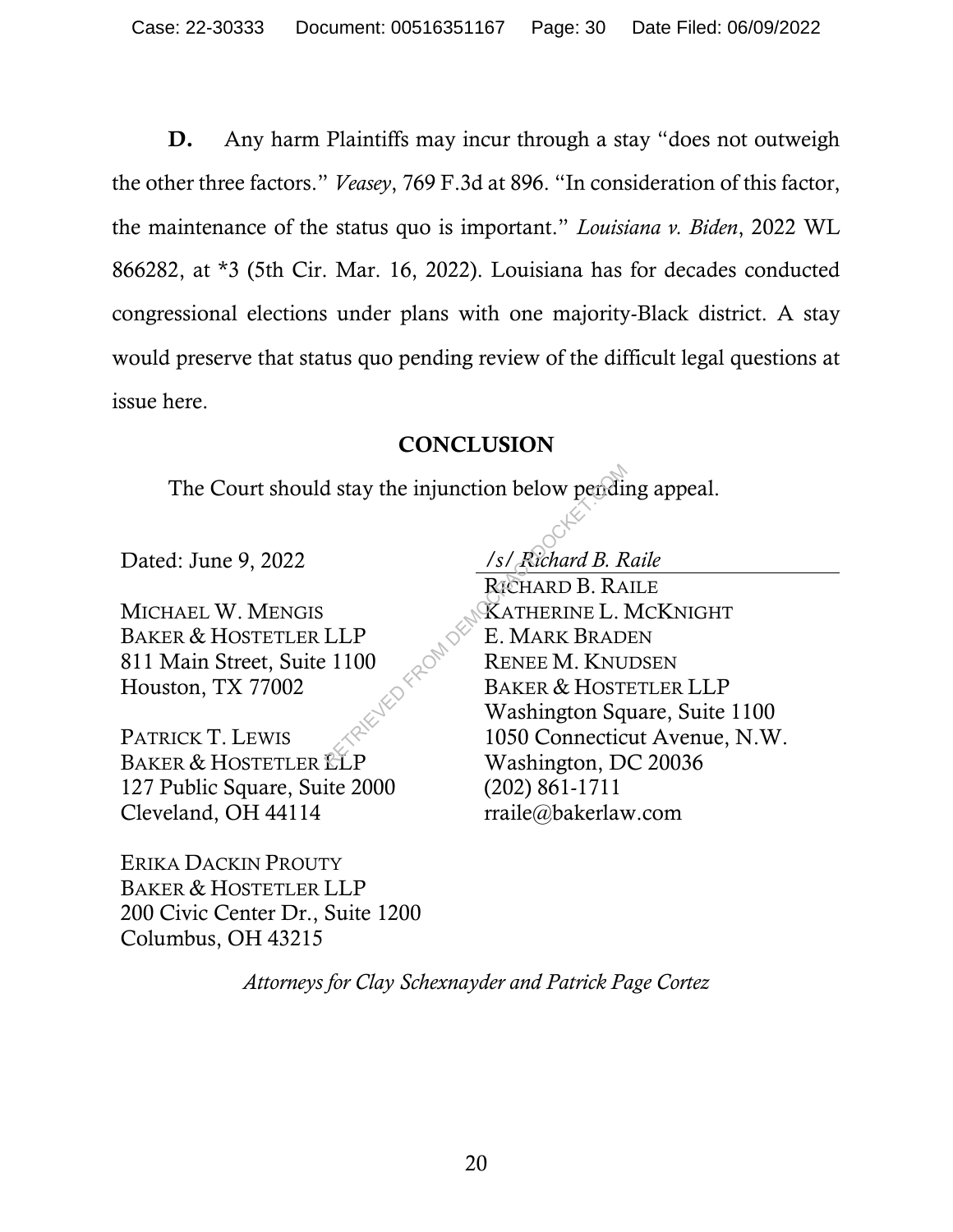## Certificate of Conference

I hereby certify that I contacted opposing counsel about the imminent filing of this motion, and an opposition will be filed.

Dated: June 9, 2022 */s/ Richard B. Raile* RICHARD B. RAILE

# Certificate of Compliance with Rule 27.3

Pursuant to Fifth Circuit Rule 27.3, I hereby certify the following:

• Before filing this motion, counsel for Appellants Clay Schexnayder and Patrick Page Cortez ("Appellants") contacted the clerk's office and opposing counsel to advise them of Appellants' intent to file this motion.

The facts stated herein supporting emergency consideration of this motion are true and complete.

The Court's review of this motion is requested by Tuesday, June 14, 2022, at noon, or alternatively, Appellants request a temporary administrative stay pending the Court's review at the earliest possible date. Example: Example 115 models.<br>The Contracted the common of Appellants' intent to file the<br>tated herein supporting emergency<br>mplete.<br>So review of this motion is requested at the continuent to the continuent of the continuent

• True and correct copies of the relevant orders are filed concurrently with this motion, and other relevant documents cited herein are available electronically including on Pacer and are identified by their district court docket number as Dist.Ct.Dkt.[#] at [page #].

This motion is being served at the same time it is being filed.

Dated: June 9, 2022 */s/ Richard B. Raile*

RICHARD B. RAILE